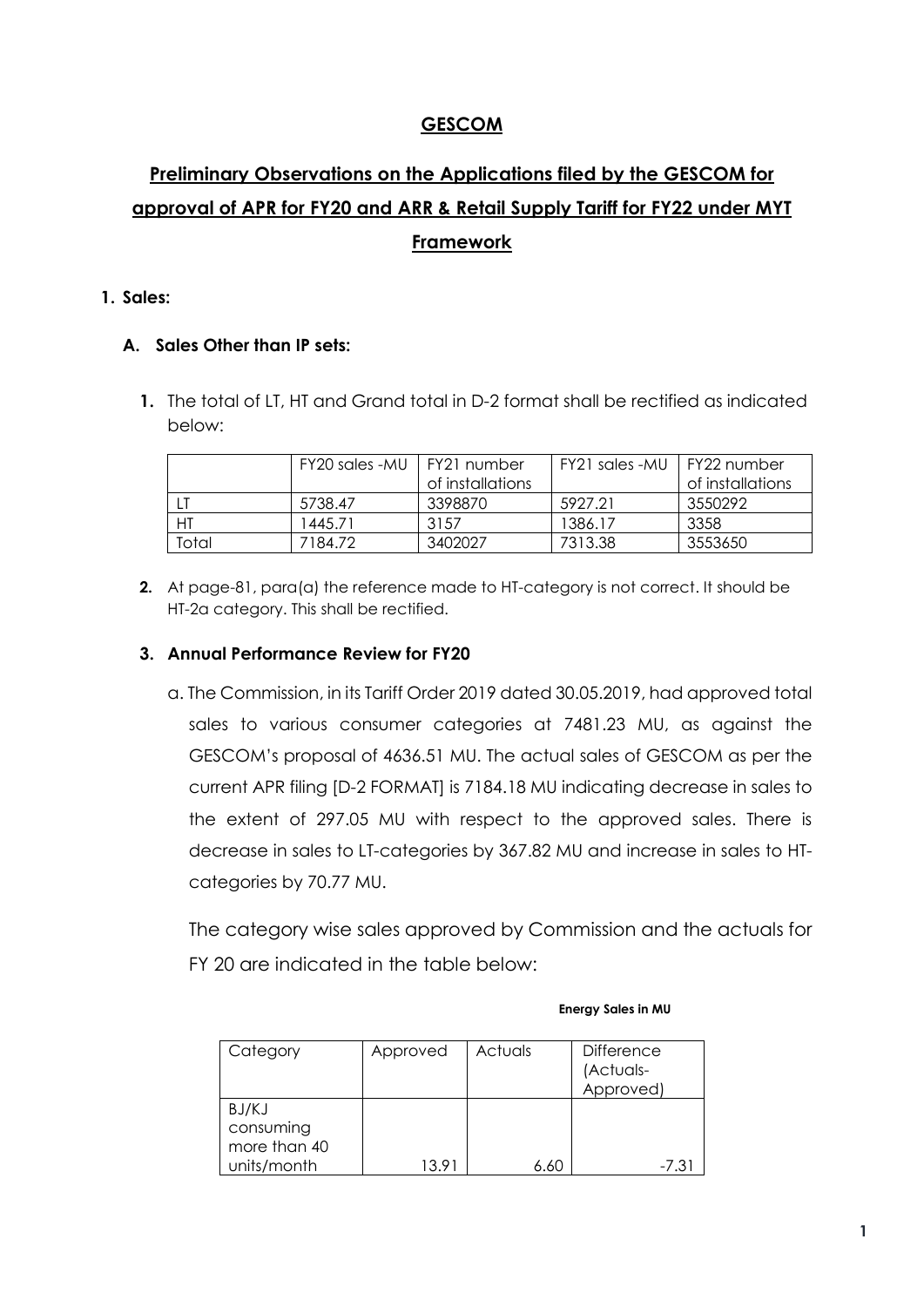| $LT-2a$            | 1247.13 | 1202.32 | $-44.81$  |
|--------------------|---------|---------|-----------|
| LT-2b              | 15.19   | 14.82   | $-0.37$   |
| LT-3               | 353.80  | 352.82  | $-0.98$   |
| $LT-4b$            | 2.00    | 2.82    | 0.82      |
| $LT-4C$            | 1.13    | 1.16    | 0.03      |
| $LT-5$             | 171.26  | 172.20  | 0.94      |
| LT-6 WS            | 377.97  | 413.67  | 35.70     |
| LT-6 SL            | 277.91  | 244.22  | $-33.69$  |
| $LT-7$             | 21.09   | 22.29   | 1.20      |
| $HT-1$             | 131.10  | 109.95  | $-21.15$  |
| HT-2a              | 982.38  | 1088.82 | 106.44    |
| $HT-2b$            | 73.83   | 75.87   | 2.04      |
| HT-2c              | 34.36   | 29.65   | $-4.71$   |
| HT-3a & b          | 114.78  | 115.55  | 0.77      |
| HT-4               | 14.29   | 14.75   | 0.46      |
| $HT-5$             | 24.20   | 11.12   | $-13.08$  |
| Sub total          | 3856.32 | 3878.63 | 22.31     |
| BJ/KJ              | 217.56  | 251.55  | 33.99     |
| consuming upto     |         |         |           |
| 40 units/month     |         |         |           |
| ΙP                 | 3407.35 | 3054.00 | $-353.35$ |
| Sub total          | 3624.91 | 3305.55 | $-319.36$ |
| <b>Grand total</b> | 7481.23 | 7184.18 | $-297.05$ |

From the above table, it is noted that the major categories contributing to the reduction in sales with respect to the estimates are LT 2a (44.81 MU), LT-4a(353.35 MU), LT-6 SL(33.69 MU), HT-1(21.15 MU)and HT-5 (13.08 MU). Further, it is observed there is increase in sales to BJ/KJ consuming less than or equal to 40units/month (33.99 MU), LT6 Water Supply (35.70 MU) and HT-2a(106.44 MU).

GESCOM has attributed the reduction in sales to LT-4a category to abnormal rains and slowdown in agricultural activity. The sales to IP- sets is discussed in the subsequent paragraphs separately.

# **GESCOM shall quantify the increase in sales due to special incentive scheme and submit the same.**

**GESCOM shall analyse the reasons for increase in sales to BJ/KJ consuming less than or equal to 40units/month, LT6 WS & HT-2a category as compared with the approved values. Similarly, the reduction in sales to LT 2a, LT-6 Street Lights and HT-1 categories may be analysed. If the reduction is due to DSM activity, GESCOM shall furnish the details of incremental energy savings**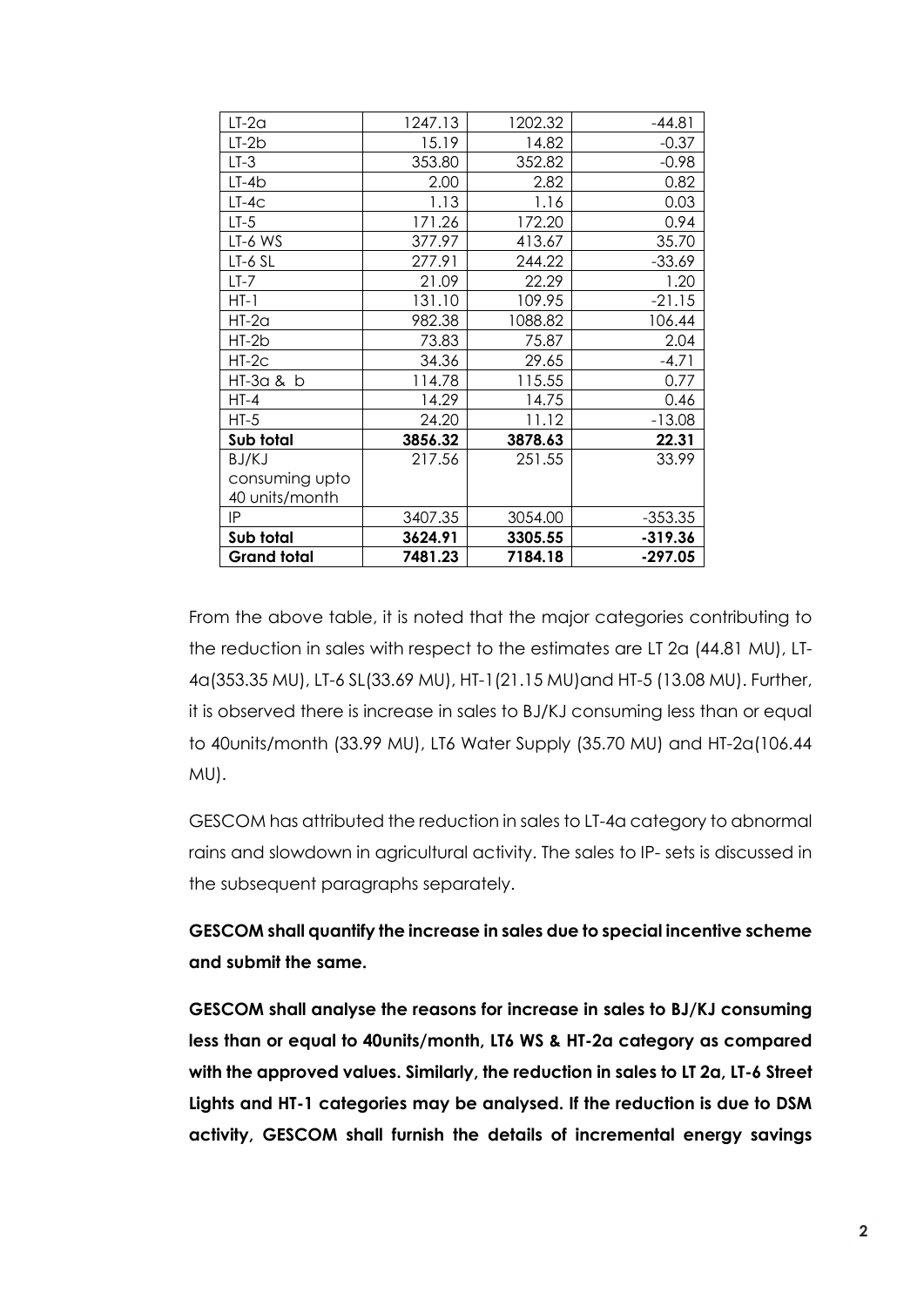# **considering the use of Energy Efficient Bulbs, Tube lights, fans etc., added during FY20.**

b. GESCOM shall furnish the following information to further validate the sales:

 In order to analyse HT sales, GESCOM shall furnish the data of sales to HT2(a), HT2(b), HT-2c and HT-4 categories along with the consumption from open access / wheeling for the year's 2018-19 and 2019-20 in the following format:

| Year    | Sales by<br><b>GESCOM</b> | Energy procured by<br><b>HT Consumers under</b><br>open access /<br>wheeling | <b>Total of GESCOM</b><br>Sales &<br>OA/Wheeling<br>consumption | % share of<br>OA energy<br>to Total<br>energy |
|---------|---------------------------|------------------------------------------------------------------------------|-----------------------------------------------------------------|-----------------------------------------------|
| 2018-19 |                           |                                                                              |                                                                 |                                               |
| 2019-20 |                           |                                                                              |                                                                 |                                               |

 **HT2B**

| Year    | Sales by<br><b>GESCOM</b> | Energy procured by<br><b>HT Consumers under</b><br>open access /<br>wheeling | <b>Total of GESCOM</b><br>Sales &<br>OA/Wheeling<br>consumption | % share of<br>OA energy<br>to Total<br>energy |
|---------|---------------------------|------------------------------------------------------------------------------|-----------------------------------------------------------------|-----------------------------------------------|
| 2018-19 |                           |                                                                              |                                                                 |                                               |
| 2019-20 |                           |                                                                              |                                                                 |                                               |

 **HT2C**

| Year    | Sales by<br><b>GESCOM</b> | Energy procured by<br><b>HT Consumers under</b><br>open access /<br>wheeling | <b>Total of GESCOM</b><br>Sales &<br>OA/Wheeling<br>consumption | % share of<br>OA energy<br>to Total<br>energy |
|---------|---------------------------|------------------------------------------------------------------------------|-----------------------------------------------------------------|-----------------------------------------------|
| 2018-19 |                           |                                                                              |                                                                 |                                               |
| 2019-20 |                           |                                                                              |                                                                 |                                               |

 **HT4**

| Year    | Sales by<br><b>GESCOM</b> | Energy procured by<br><b>HT Consumers under</b><br>open access /<br>wheeling | <b>Total of GESCOM</b><br>Sales &<br>OA/Wheeling<br>consumption | % share of<br>OA energy<br>to Total<br>energy |
|---------|---------------------------|------------------------------------------------------------------------------|-----------------------------------------------------------------|-----------------------------------------------|
| 2018-19 |                           |                                                                              |                                                                 |                                               |
| 2019-20 |                           |                                                                              |                                                                 |                                               |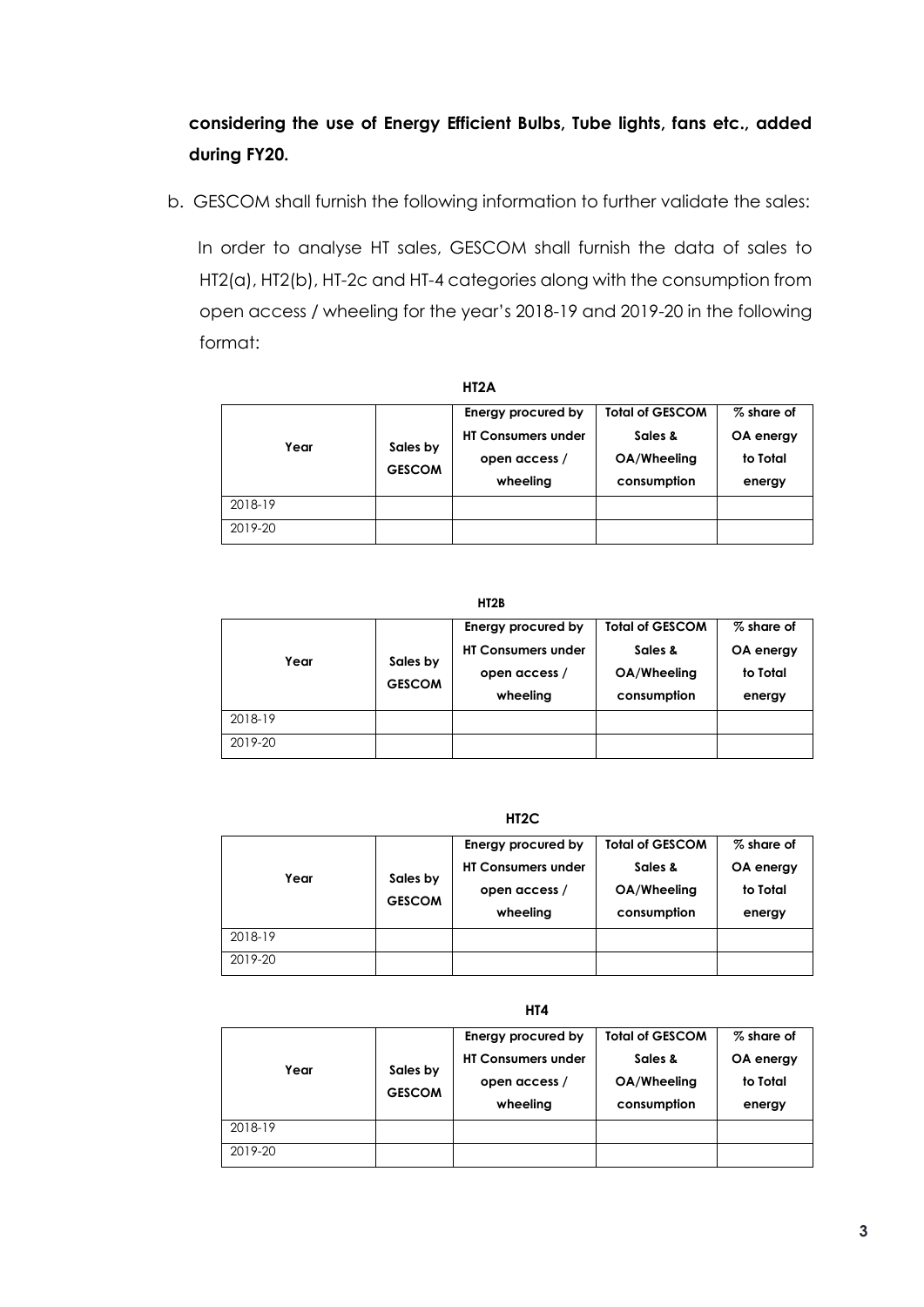c. The breakup of BJ/KJ installations consuming less than or equal 40 units and above 40 units shall be furnished for FY21 and FY-22, in the following format:

| <b>Particulars</b>                | No. of Installations | <b>Consumption in MU</b> |
|-----------------------------------|----------------------|--------------------------|
| Installations Consuming less than |                      |                          |
| or equal to 40 Units              |                      |                          |
| Installations consuming more than |                      |                          |
| 40 units and billed under LT 2a   |                      |                          |

**d. RPO Compliance for FY20**: GESCOM at first para at page 87 of the filing, has stated that the target RPO for FY20 is 7% for Non-solar and 6% for Solar. The Commission notes that as per the extant Regulations, the target is 8% for Nonsolar and 7.25% for solar. This shall be corrected.

**GESCOM shall furnish energy break-up details for Shimsha and Shivanasamudram projects separately. Also, the hydro energy included in energy balance shall be furnished separately.**

| Source               | MU      |
|----------------------|---------|
| <b>PPA</b>           | 1021.25 |
| <b>KPCL</b>          | 1.09    |
| Banked/infirm energy | 21.58   |
| SRTPV                | 10.26   |
| Total                | 1054.18 |

As per D-1 format the solar purchased is as follows:

It is noted that at page 87 the solar energy considered for FY20 compliance is 1265.66 MU against 1054.18 MU as per D-1 format. **GESCOM shall clarify and shall also furnish the break up for bundled power from NTPC**.

As per D-1 format the Non-solar purchased is as follows:

| Source             | МU      |
|--------------------|---------|
| Wind               | 1567.16 |
| Mimi-Hydel         | 98.19   |
| Co-gen             | 56.77   |
| Co-gen medium term | 229.97  |
| Bio-mass           | 66.39   |
| Banked/infirm      | 82.12   |
| Total              | 2100.60 |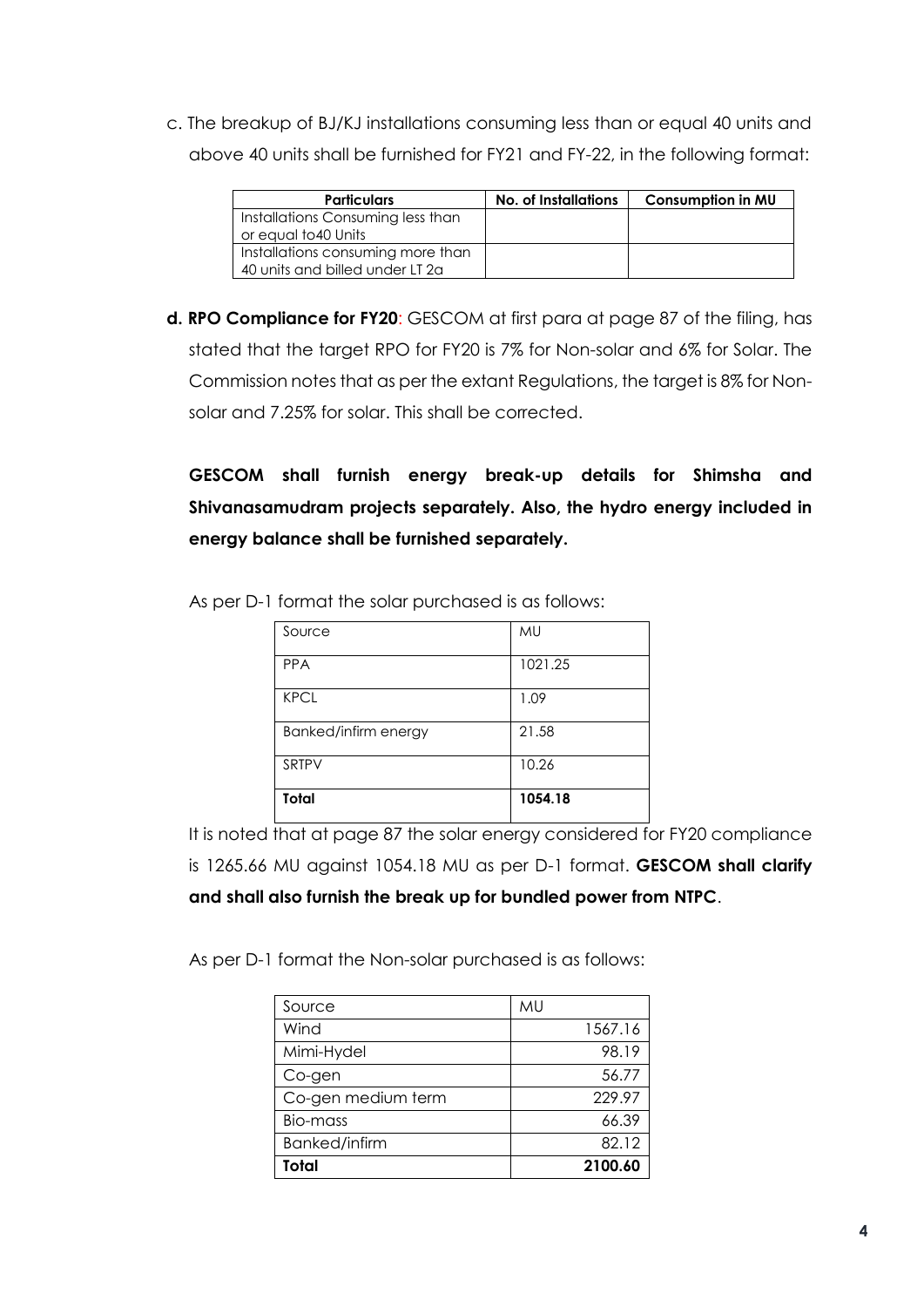It is noted that at page 87, the Non-solar energy considered for FY20 compliance is 2091.35 MU against 2100.60 MU as per D-1 format. **GESCOM shall reconcile the above data and also consider Shimsha power generation under Non-solar RPO.**

It is further observed that in Table-47and 74, the input energy considered for FY20 net of hydro is 6449.82 MU, whereas in table-46 it is 6375.83MU. Also, in Table-74, the data considered for FY-19 is different from that approved by the Commission in its Tariff order dated 04.11.2020. **GESCOM shall maintain consistent data and shall revise the tables accordingly.**

For validating the RPO compliance and to work out APPC, GESCOM shall furnish the data as per the format indicated below, duly reconciling the data with audited accounts for FY20(each item in the table shall be indicated distinctly):

| No.             | <b>Particulars</b>                                 | Quantum in MU | Cost-Rs. Crs. |
|-----------------|----------------------------------------------------|---------------|---------------|
|                 | Total Power Purchase quantum from all sources      |               |               |
|                 | excluding Hydro energy                             |               |               |
| $\mathcal{P}$   | Non-solar Renewable energy purchased under         |               |               |
|                 | PPA route at Generic tariff including Non-solar RE |               |               |
|                 | purchased from KPCL                                |               |               |
| 3               | Non-solar Short-Term purchase from RE sources,     |               |               |
|                 | excluding sec-11 purchase                          |               |               |
| 4               | Non-solar Short-Term purchase from RE sources      |               |               |
|                 | under sec-11                                       |               |               |
| 5               | Non-solar RE purchased at APPC                     |               |               |
| 6               | Non-solar RE pertaining to green energy sold to    |               |               |
|                 | consumers under green tariff                       |               |               |
| $\overline{7}$  | Non-solar RE purchased from other ESCOMs           |               |               |
| 8               | Non-solar RE sold to other ESCOMs                  |               |               |
| 9               | Non-solar RE purchased from any other source like  |               |               |
|                 | banked energy purchased at 85% of Generic tariff   |               |               |
| 10 <sup>°</sup> | Total Non-Solar RE Energy Purchased                |               |               |
|                 | [No 2+ No.3+No.4+No.5 +No.7+No.9]                  |               |               |
| 11              | Non-Solar RE accounted for the purpose of RPO      |               |               |
|                 | No.10- No.5-No.6-No.8]                             |               |               |
| 12              | Non-solar RPO complied in %                        |               |               |
|                 | [No11/No1]*100                                     |               |               |

#### **i. Non-solar RPO:**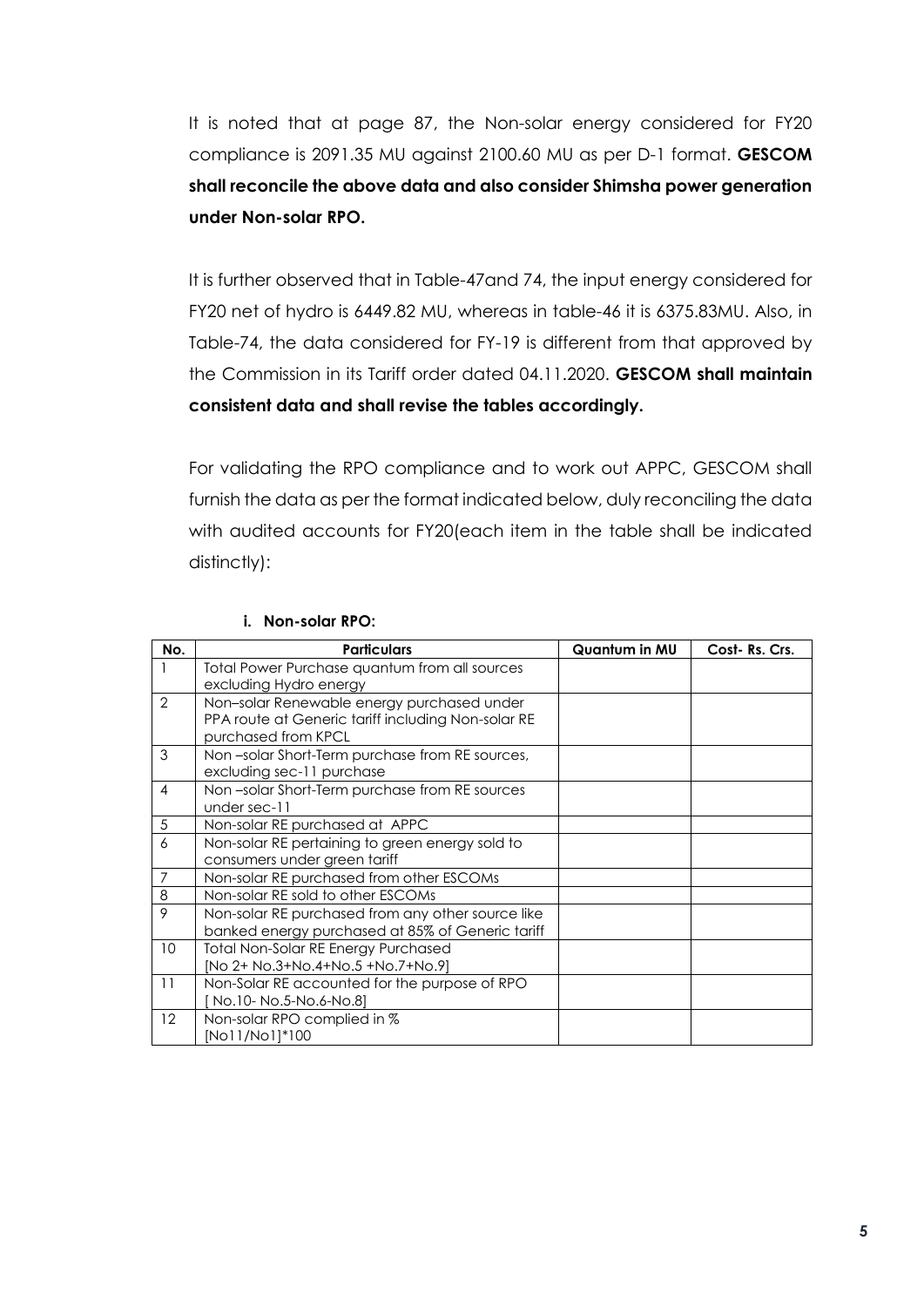| No.            | Particulars                                                                                            | Quantum in<br>MU | Cost-Rs.<br>Crs. |
|----------------|--------------------------------------------------------------------------------------------------------|------------------|------------------|
|                | Total Power Purchase quantum from all sources<br>excluding Hydro energy                                |                  |                  |
| $\mathcal{P}$  | Solar energy purchased under PPA route at Generic<br>tariff including solar energy purchased from KPCL |                  |                  |
| 3              | Solar energy purchased under Short-Term, excluding<br>sec-11 purchase                                  |                  |                  |
| 4              | Solar Short-Term purchase from RE under sec-11                                                         |                  |                  |
| 5              | Solar energy purchased under APPC                                                                      |                  |                  |
| 6              | Solar energy pertaining to green energy sold to<br>consumers under green tariff                        |                  |                  |
| $\overline{7}$ | Solar energy purchased from other ESCOMs                                                               |                  |                  |
| 8              | Solar energy sold to other ESCOMs                                                                      |                  |                  |
| 9              | Solar energy purchased from NTPC (or others) as<br>bundled power                                       |                  |                  |
| 10             | Solar energy purchased from any other source like<br>banked energy purchased at 85% of Generic tariff  |                  |                  |
| 11             | <b>Total Solar Energy Purchased</b><br>[No2+ No.3+No.4+No.5+No.7+No.9+No.10]                           |                  |                  |
| 12             | Solar energy accounted for the purpose of RPO<br>No.11- No.5-No.6-No.8]                                |                  |                  |
| 13             | Solar RPO complied in %<br>[No12/No.1]*100                                                             |                  |                  |

#### **ii. Solar RPO:**

### **4. Category wise sales for FY22:**

- i) GESCOM in their filing has stated that they have adopted 5-year CAGR for the period FY16 to FY20 is adopted for estimating the number of installations for FY21 and FY17-FY21 CAGR for estimating FY22 number of installations except in the following cases:
	- BJ/KJ: No growth rate is considered as there is no scheme.
	- For LT2b, LT-4, LT-4c, LT-6, HT-2b, HT-2c, HT-3a and HT4 categories estimates are based on average increase of mid-year installation growth of FY21, as CAGR is higher.
	- IP set: Growth projection from FY-16 to FY18 is considered

# **The Commission notes that FY21 data, which is an estimated figure by itself cannot be considered for computing CAGR, and therefore, the CAGR considered for FY22 needs to be reviewed.**

ii) **GESCOM** has stated that the energy sales are estimated by considering the average sales per installation and multiplying the same by projected mid-year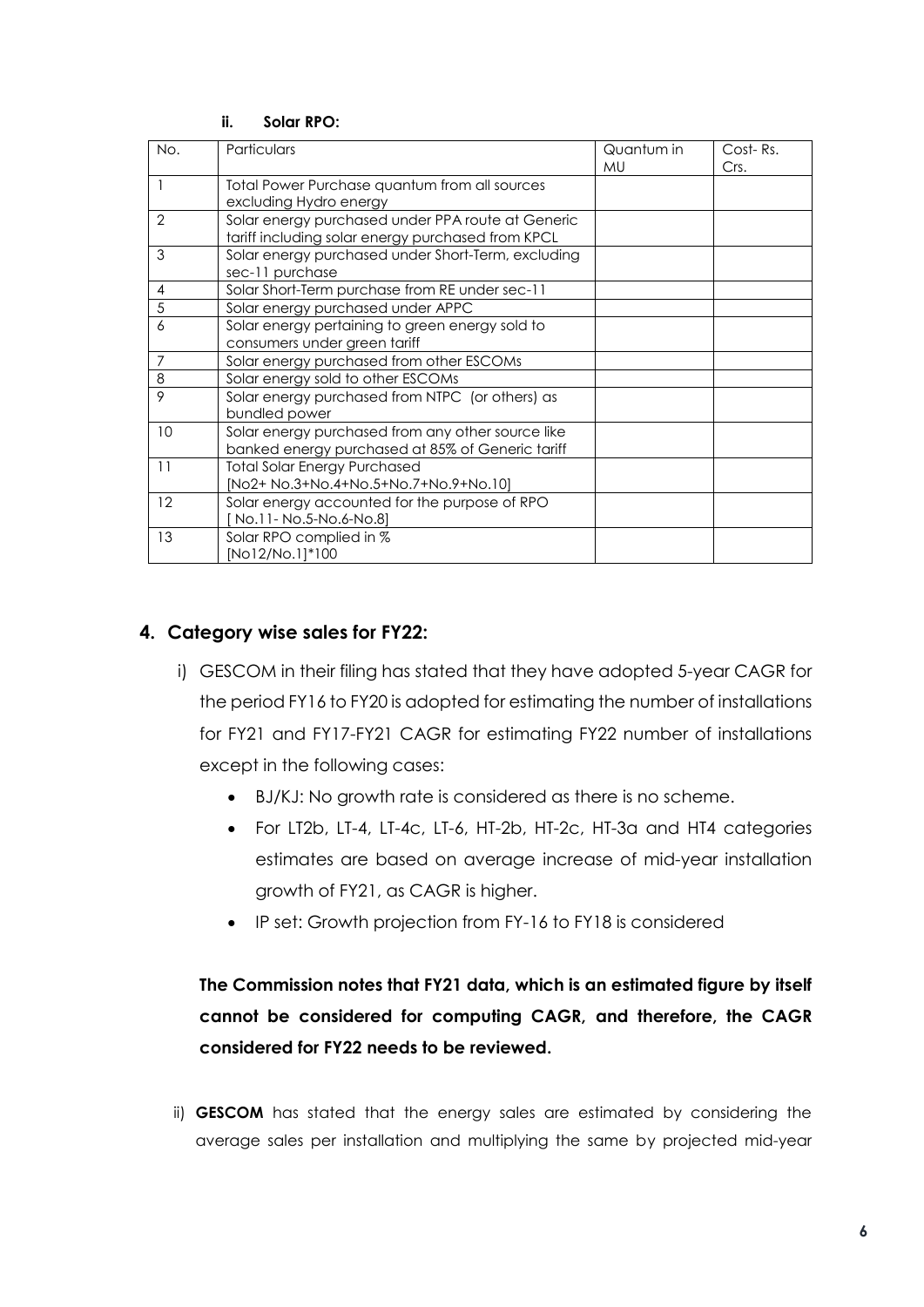# number of installations. **GESCOM shall furnish the working details of sales estimated for each of the category.**

The Commission notes that specific consumption-based approach does not capture the growth rate in consumption and may be suitable for LT-4 category, where the consumption is assessed. For metered installations the recorded past data is available and adopting CAGR approach would be better**. GESCOM may reconsider estimating the sales based on CAGR.**

iii) The table indicating the growth rates for the number of installations is furnished below:

| Category        | <b>Percentage Growth Rates</b>       |                            |                          |                                                                       |  |
|-----------------|--------------------------------------|----------------------------|--------------------------|-----------------------------------------------------------------------|--|
|                 | 2014-15 to<br>2019-20<br><b>CAGR</b> | 2016-17 to<br>2019-20 CAGR | FY20 growth<br>over FY19 | <b>Growth rate</b><br>proposed by<br><b>GESCOM</b> for<br><b>FY22</b> |  |
| $LT-2a$         | 5.65                                 | 5.83                       | 8.82                     | 5.72                                                                  |  |
| $LT-2b$         | 9.10                                 | 7.75                       | 7.10                     | 2.83                                                                  |  |
| $LT-3$          | 6.01                                 | 5.71                       | 5.34                     | 5.72                                                                  |  |
| $LT-5$          | 4.46                                 | 3.73                       | 3.74                     | 3.89                                                                  |  |
| LT-6 WS         | 10.43                                | 14.22                      | 8.16                     | 3.88                                                                  |  |
| LT-6 SL         | 1.70                                 | 1.03                       | 3.19                     | 1.19                                                                  |  |
| $HT-1$          | 6.29                                 | 5.99                       | 6.12                     | 6.02                                                                  |  |
| $HT-2$ (a)      | 7.17                                 | 6.66                       | 9.21                     | 6.68                                                                  |  |
| $HT-2(b)$       | 7.72                                 | 6.09                       | 7.85                     | 5.58                                                                  |  |
| $HT-2$ (c)      | 23.55                                | 18.19                      | 15.76                    | 8.97                                                                  |  |
| $HT-3(a)$ & (b) | 12.52                                | 11.19                      | 10.18                    | 3.44                                                                  |  |
| $HT-4$          | 4.70                                 | 9.14                       | 21.88                    | 9.09                                                                  |  |

It is observed that growth rate considered for LT-2b, LT-6WS, HT-2b, HT2c & HT3 is lower compared with CAGR. **GESCOM may reconsider revising its estimates for these categories.**

iv) The table indicating the growth rates for the energy sales is furnished below: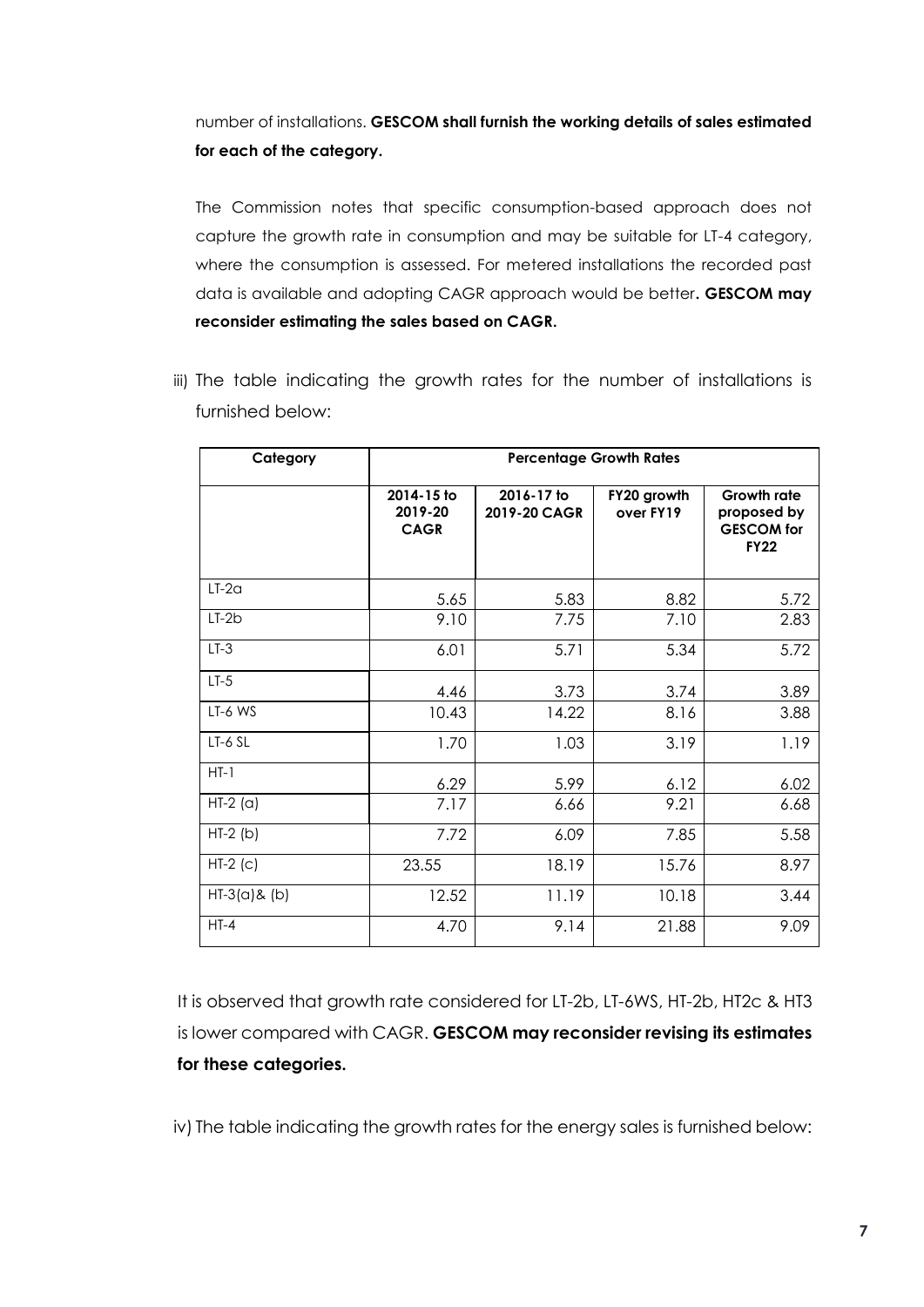| Category        | <b>Percentage Growth Rates</b>       |                            |                          |                                                                       |  |  |
|-----------------|--------------------------------------|----------------------------|--------------------------|-----------------------------------------------------------------------|--|--|
|                 | 2014-15 to<br>2019-20<br><b>CAGR</b> | 2016-17 to<br>2019-20 CAGR | FY20 growth<br>over FY19 | <b>Growth rate</b><br>proposed by<br><b>GESCOM</b> for<br><b>FY22</b> |  |  |
| $LT-2a$         | 6.27                                 | 4.89                       | 7.14                     | 6.79                                                                  |  |  |
| $LT-2b$         | 13.24                                | 12.35                      | 6.31                     | 3.33                                                                  |  |  |
| $LT-3$          | 7.26                                 | 8.22                       | 8.39                     | 6.95                                                                  |  |  |
| $LT-5$          | 0.95                                 | 1.67                       | 0.33                     | 6.63                                                                  |  |  |
| LT-6 WS         | 22.64                                | 27.12                      | 15.98                    | 4.93                                                                  |  |  |
| $LT-6$ SL       | 3.7                                  | 4.54                       | $-3.35$                  | 1.29                                                                  |  |  |
| $HT-1$          | 7.13                                 | 5.81                       | $-1.35$                  | 4.63                                                                  |  |  |
| $HT-2$ (a)      | 0.69                                 | 6.32                       | $-4.84$                  | 7.42                                                                  |  |  |
| $HT-2$ (b)      | 4.04                                 | 2.36                       | 3.96                     | 5.02                                                                  |  |  |
| $HT-2(c)$       | 22.29                                | 17.95                      | 12.82                    | 6.88                                                                  |  |  |
| $HT-3(a)$ & (b) | 2.61                                 | 8.91                       | 1.76                     | 3.38                                                                  |  |  |
| $HT-4$          | 3.07                                 | 4.11                       | 2.43                     | 7.51                                                                  |  |  |

It is observed that the growth rate considered for LT2a, LT-5, HT-2a, HT-2b & HT-4categories is higher and for LT2b, LT-3, LT-6 WS & SL & HT-2c is lower, when compared to normal growth rates indicated above. GESCOM may reconsider revising its estimates for these categories.

**GESCOM shall also analyze the reasons for reduction in sales to LT-6 SL, HT-1 and HT-2a categories during FY20 compared to FY19.**

#### **B. Sales to IP sets**

#### **1. Sales for FY20**:

a. The Commission, in the APR for FY19, vide its Tariff Order 2020 had approved total sales to IP sets as 3,514.97 MU with a specific consumption of 9,594.25 units per IP set per annum for FY19. GESCOM, in its current filing has indicated the sales to IP sets as 3,054 MU for FY20. The specific consumption works out to 7,823.51 based on the mid-year installations of 3,90,362 units per IP set per annum [(399627 + 381097) /2). GESCOM has computed the specific consumption as 7,642.13 units per IP set per annum without considering the mid-year no. of installations. The Commission notes that there is a huge decrease in the specific consumption by 1,770.74 units per IP set per annum for FY20 as compared to FY19 actuals. The reasons for the huge decrease in the specific consumption for FY20 needs to be analyzed and explained in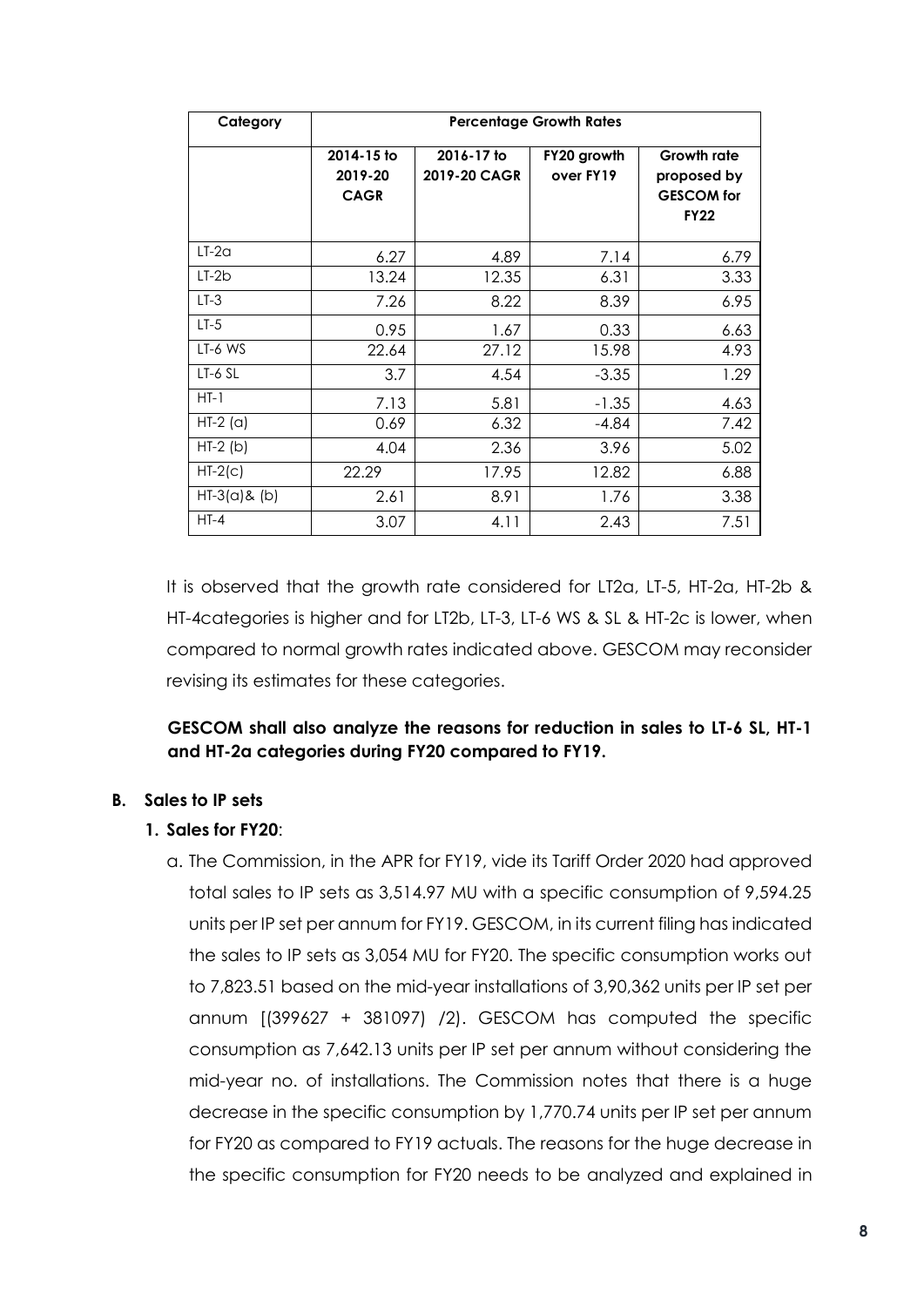the light of the fact that there is increase in number of consumers by 18,530 (399627 - 381097).

b. The details of sales to IP sets for FY20 as approved by the Commission, in its Tariff Order 2019 and the actual sales, as furnished by GESCOM in its Tariff Filing for FY21, are as follows;

| <b>Particulars</b>                                      | As approved by the<br>Commission in ARR for FY20 in<br>Tariff Order 2019 | As submitted by GESCOM<br>for APR of FY20 |
|---------------------------------------------------------|--------------------------------------------------------------------------|-------------------------------------------|
| Number of installations                                 | 3,89,615                                                                 | 3.99.627                                  |
| Mid-year number of<br>installations                     | 3,80,118                                                                 | 3,90,362                                  |
| Specific consumption in<br>units / installation / annum | 8,963,93                                                                 | 7.823.51                                  |
| Sales in MU                                             | 3,407.35                                                                 | 3,054.00                                  |

- c. GESCOM has to furnish the reasons for the considerable decrease in specific consumption by 1,140.42 units / installation / annum even when there is an increase in installations by 10,012. The increase in sales is very insignificant by 96.65 MU when compared to the approved figures.
- d. GESCOM has considered 6.0% distribution loss uniformly across all the agricultural feeders in its assessment of sales, during the previous year's tariff filing. While submitting the assessment of sales to IP set installations during the present tariff filing, it is observed that the GESCOM has considered distribution losses of different feeders at 6%, 7.8%, 11%, 13.9% etc., GESCOM has to furnish the rationale behind considering such differential values of distribution losses for different feeders within GESCOM. The value of distribution losses considered during different months is also found to be different i.e., for a few months it is 11%, and for few months it is 12% to 14.5%, etc., This has an impact on the overall sales to IP sets and also the specific consumption. Reasons for the same need to be explained.
- e. Number of segregated agricultural feeders considered for assessment of sales to IP sets during April, 2019 are about 723 numbers, whereas the number of segregated IP feeders considered for March, 2020 are about 832 numbers, as per the month-wise details furnished to the Commission. GESCOM has to furnish the reasons for not considering all the segregated agricultural feeders for assessment of sales to IP sets. GESCOM has to furnish the calculation sheet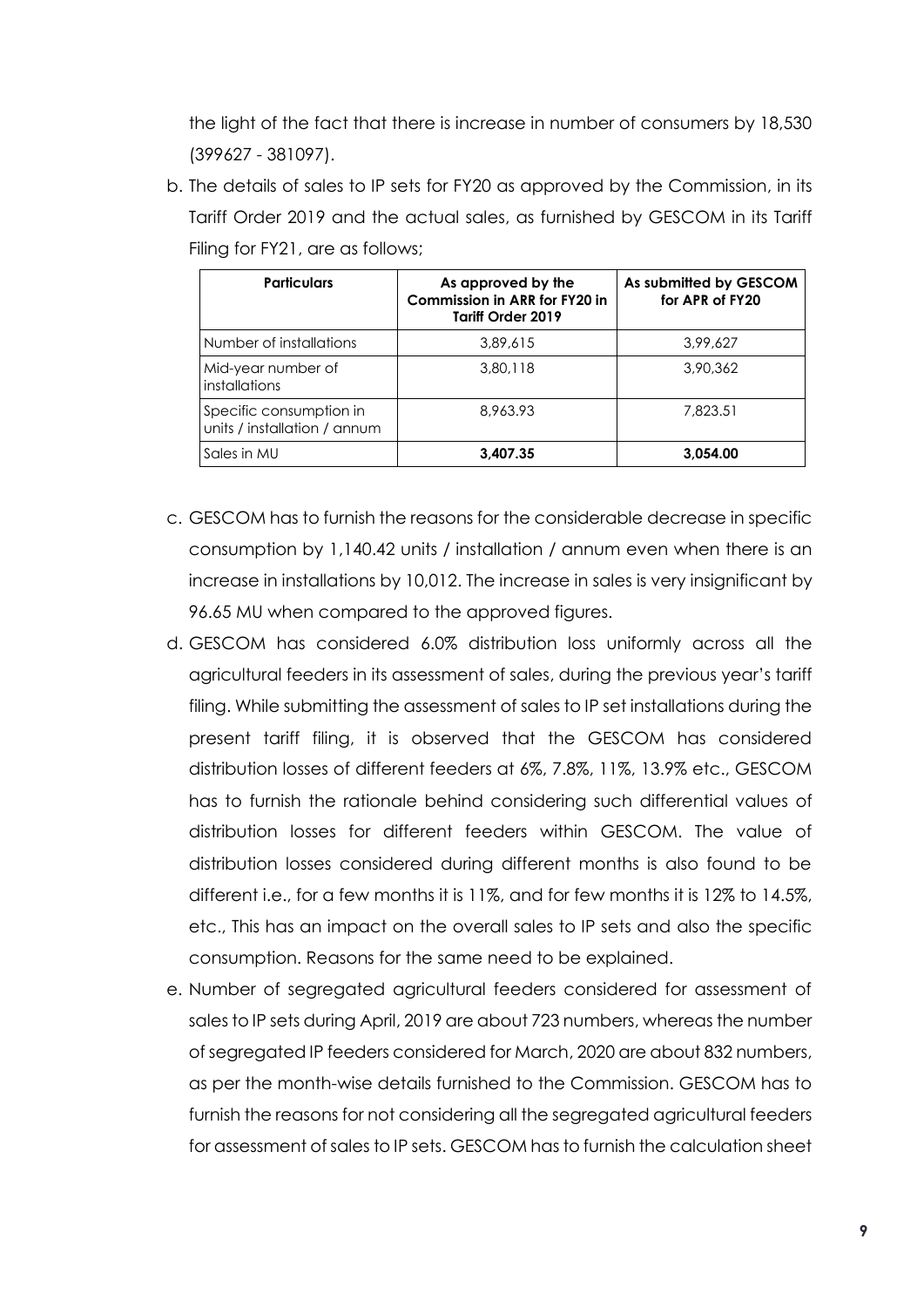towards the energy audit of the corresponding feeders substantiating the same.

- f. Based on the actual specific consumption of 7,823.51 units per IP set per annum, for FY20, the monthly consumption works out to 652 units per IP set. Whereas the specific consumption per IP set per month is zero in respect of few feeders in some months. The consumption is as high as 13,260, 28,093, 56,897 units per IP per month in Karatagi O&M Sub-division, during the month of September 2019. GESCOM shall verify the consumption in respect of such feeders and has to furnish the reasons for recording abnormally high or low Specific consumption per IP per month for all the feeders in those areas.
- g. GESCOM shall furnish the Division-wise number of hours of supply provided to IP sets, as against the Government of Karnataka Orders for FY20 and for FY21, up to September 2020.
- h. GESCOM has not submitted the details of GPS survey of IP set installations taken up in its jurisdiction. Shall furnish the same after reconciliation with the DCB figures.
- i. While furnishing the details of GPS survey, GESCOM shall furnish details as to whether it has considered the deleted / defunct / not in use IP sets, for assessing the sales to IP set installation, for FY20, FY21 and FY22.
- j. Very significant no. of inconsistencies are observed in feeder-wise, monthwise data. GESCOM has to furnish consistent data in excel sheets, in respect of assessment of sales to IP sets for FY20.
- k. GESCOM shall furnish the reasons for the difference, if any, in number of consumers in the data as per GPS survey and the IP set assessment and data as per DCB statement. Action taken to reconcile the details of number of consumers with DCB statement figures and the action taken to regularize the unauthorized IP installations shall be furnished.

**Based on the above observations, GESCOM shall re-submit the IP assessed consumption for FY20, duly furnishing clarity on the data. If consistent data is not received, the Commission will not consider the data submitted and would take necessary action as deemed appropriate in the matter.**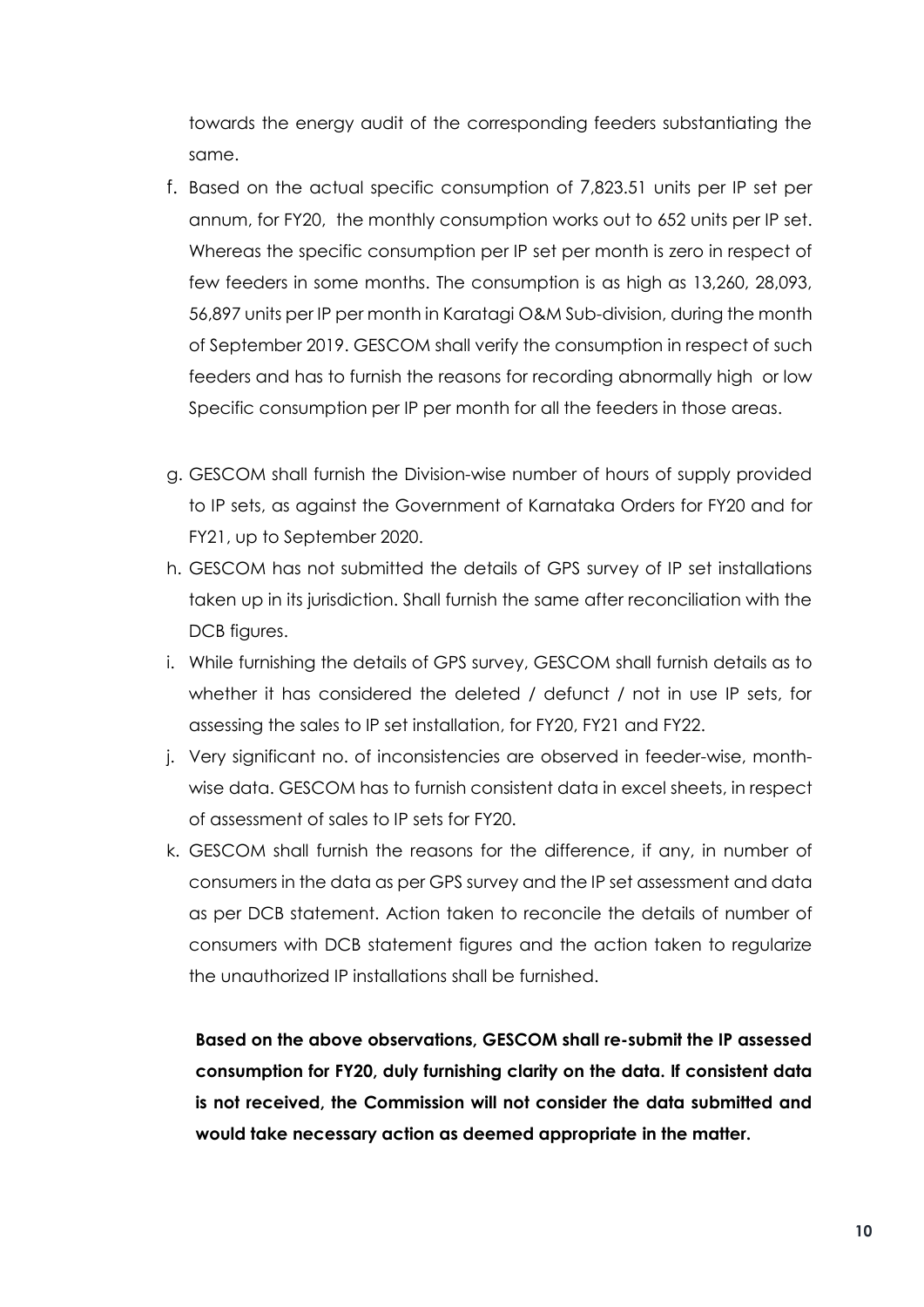### **2. Projected sales to IP Sets for the FY22**:

- a. Sales as per actuals and the number of IP set installations serviced/ added to the system, during the period April 2020 to September 2020 has not been considered for projection of IP sets sales for FY21 and thereafter for FY22.
- b. Details of the number of consumers as per actuals added to the system during the period April 2020 to September 2020 and the sales occurred during the same period have not been considered for projection of IP sales for FY21 and FY22. GESCOM has to submit the feeder-wise, monthwise calculation sheet in respect of assessment of sales to IP set installations, for the period April, 2020 to September, 2020.
- c. GESCOM has not explained the methodology adopted for projection of number of consumers as well as sales. GESCOM shall furnish the detailed calculation in respect of consumers and sales projections for FY21 and FY22.
- d. The GESCOM, in its tariff application for FY22 has not furnished total IP consumption for the period April to September 2020 without furnishing the month-wise break-up, as per the prescribed formats. In the absence of clear data, the Commission will not accept the sales for FY22.
- **C.** To validate the sales, category-wise information in the following format shall be furnished:

|            | 2018-19 Actuals               |                                 |                               | <b>2019-20 Actuals</b>          |                               | 2020-21                                       |
|------------|-------------------------------|---------------------------------|-------------------------------|---------------------------------|-------------------------------|-----------------------------------------------|
| Category   | As on 30th<br><b>Nov 2018</b> | As on 31st<br><b>March 2019</b> | As on 30th<br><b>Nov 2019</b> | As on 31st<br><b>March 2020</b> | As on 30th<br><b>Nov 2020</b> | As on 31st<br><b>March 2021</b><br>(Estimate) |
| $LT-2a$    |                               |                                 |                               |                                 |                               |                                               |
| $LT-2b$    |                               |                                 |                               |                                 |                               |                                               |
| $LT-3$     |                               |                                 |                               |                                 |                               |                                               |
| $LT-4$ (b) |                               |                                 |                               |                                 |                               |                                               |
| $LT-4$ (c) |                               |                                 |                               |                                 |                               |                                               |
| $LT-5$     |                               |                                 |                               |                                 |                               |                                               |
| $LT-6$     |                               |                                 |                               |                                 |                               |                                               |
| $LT-6$     |                               |                                 |                               |                                 |                               |                                               |
| $LT-7$     |                               |                                 |                               |                                 |                               |                                               |
| $HT-1$     |                               |                                 |                               |                                 |                               |                                               |
| $HT-2$ (a) |                               |                                 |                               |                                 |                               |                                               |

#### **a. No. of Installations:**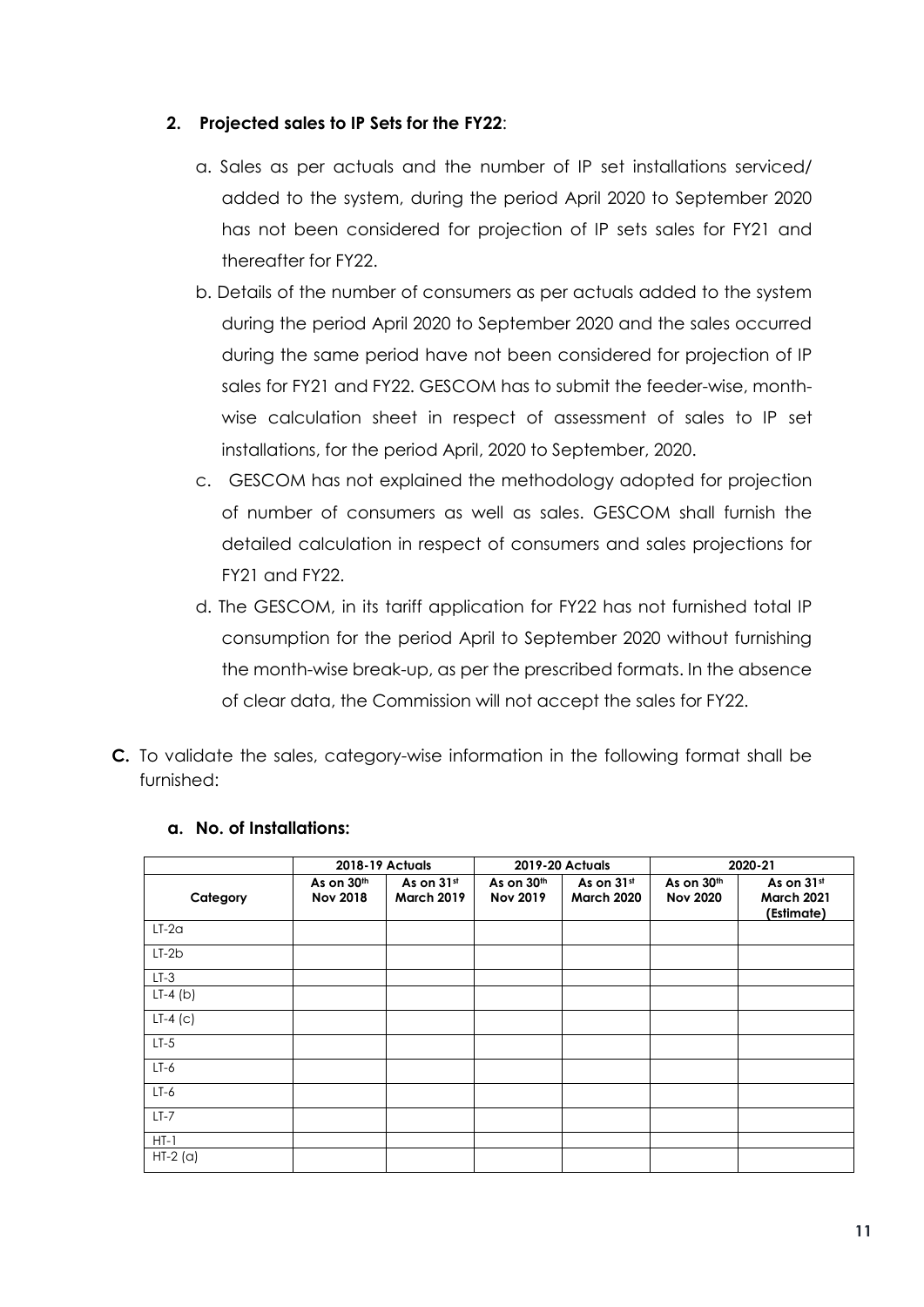| $HT-2(b)$                              |  |  |  |
|----------------------------------------|--|--|--|
| HT <sub>2</sub> C                      |  |  |  |
| $HT-3(a)$ & (b)                        |  |  |  |
| $HT-4$                                 |  |  |  |
| $HT-5$                                 |  |  |  |
| Sub Total (Other than<br>BJ/KJ and IP) |  |  |  |
| BJ/KJ<=40units/month                   |  |  |  |
| BJ/kJ > 40<br>units/month.             |  |  |  |
| IP sets-LT-4a                          |  |  |  |
| Sub Total (BJ/KJ and<br>$IP$ )         |  |  |  |
| <b>Grand Total</b>                     |  |  |  |

# **b. Energy Sales**

|                                                | 2018-19 Actuals                                       |                                                              |                                                       | 2019-20 Actuals                                       |                                                               | 2020-21                                                                   |  |
|------------------------------------------------|-------------------------------------------------------|--------------------------------------------------------------|-------------------------------------------------------|-------------------------------------------------------|---------------------------------------------------------------|---------------------------------------------------------------------------|--|
| Category                                       | 1st April 2018<br>to 30th Nov<br>2018<br>(cumulative) | 1st Dec 2018<br>to 31st<br><b>March 2019</b><br>(cumulative) | 1st April 2019<br>to 30th Nov<br>2019<br>(cumulative) | 1st Dec 2019 to<br>31st March<br>2020<br>(cumulative) | 1st April 2020 to<br>30th Nov 2020<br>(cumulative<br>actuals) | 1st Dec<br>2020 to 31st<br><b>March 2021</b><br>(cumulativ<br>e Estimate) |  |
| $LT-2a$                                        |                                                       |                                                              |                                                       |                                                       |                                                               |                                                                           |  |
| $LT-2b$                                        |                                                       |                                                              |                                                       |                                                       |                                                               |                                                                           |  |
| $LT-3$                                         |                                                       |                                                              |                                                       |                                                       |                                                               |                                                                           |  |
| $LT-4(b)$                                      |                                                       |                                                              |                                                       |                                                       |                                                               |                                                                           |  |
| $LT-4$ (c)                                     |                                                       |                                                              |                                                       |                                                       |                                                               |                                                                           |  |
| $LT-5$                                         |                                                       |                                                              |                                                       |                                                       |                                                               |                                                                           |  |
| $LT-6$                                         |                                                       |                                                              |                                                       |                                                       |                                                               |                                                                           |  |
| $LT-6$                                         |                                                       |                                                              |                                                       |                                                       |                                                               |                                                                           |  |
| $LT-7$                                         |                                                       |                                                              |                                                       |                                                       |                                                               |                                                                           |  |
| $HT-1$                                         |                                                       |                                                              |                                                       |                                                       |                                                               |                                                                           |  |
| $\overline{HT-2}$ (a)                          |                                                       |                                                              |                                                       |                                                       |                                                               |                                                                           |  |
| $HT-2(b)$                                      |                                                       |                                                              |                                                       |                                                       |                                                               |                                                                           |  |
| HT <sub>2</sub> C                              |                                                       |                                                              |                                                       |                                                       |                                                               |                                                                           |  |
| $HT-3(a)$ & (b)                                |                                                       |                                                              |                                                       |                                                       |                                                               |                                                                           |  |
| $HT-4$                                         |                                                       |                                                              |                                                       |                                                       |                                                               |                                                                           |  |
| $HT-5$                                         |                                                       |                                                              |                                                       |                                                       |                                                               |                                                                           |  |
| Sub Total (Other<br>than BJ/KJ and IP<br>sets) |                                                       |                                                              |                                                       |                                                       |                                                               |                                                                           |  |
| BJ/KJ<=40units/mont<br>h                       |                                                       |                                                              |                                                       |                                                       |                                                               |                                                                           |  |
| BJ/kJ > 40<br>units/month.                     |                                                       |                                                              |                                                       |                                                       |                                                               |                                                                           |  |
| IP sets LT 4a                                  |                                                       |                                                              |                                                       |                                                       |                                                               |                                                                           |  |
| Sub Total (BJ/KJ<br>and IP)                    |                                                       |                                                              |                                                       |                                                       |                                                               |                                                                           |  |
| <b>Grand Total</b>                             |                                                       |                                                              |                                                       |                                                       |                                                               |                                                                           |  |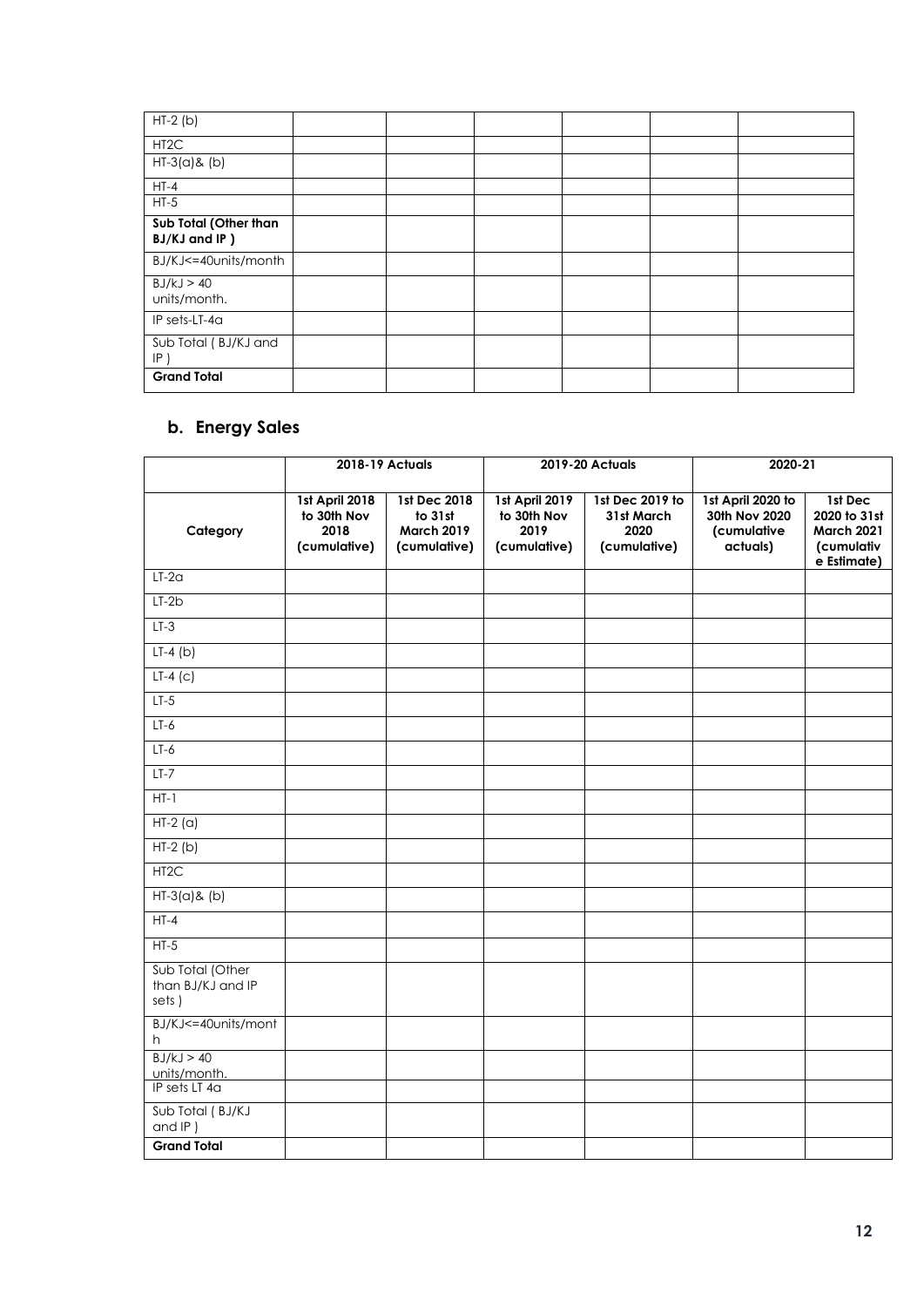**d. RPO for FY21-22**: GESCOM shall furnish the estimates for complying with solar and non-solar RPOs for FY21-FY22, including cost implication for purchasing RECs, if any.

## **2. Wheeling Charges, Cross-subsidy surcharge and Additional surcharge**

GESCOM has not proposed any wheeling charges, cross-subsidy surcharge and additional surcharge for FY22. GESCOM, in terms of MYT Regulations shall furnish the above details following the methodology adopted by the Commission in its previous Tariff Order.

### **3. Power Purchase Charges**:

### **A. Power Purchases -APR for FY20:**

- 1. GESCOM, in its APR filing in D1- Format (page-408), has indicated the power purchase cost as Rs 4537.99 Crores. But as per the audited accounts, the power purchase cost is Rs.4232.63 crores. GESCOM shall clarify the reason for excess amount shown in D1 Format in the page 408. The cost of power purchase for APR purposes shall be as per the audited accounts.
- 2. GESCOM, in D1- Format, has indicated the actual per unit cost of Rs.9.86 in respect of BTPS unit-1Generating station which is on the very higher side as compared with the approved per unit cost for FY20. In this regard, HESCOM shall submit the reason for the same and also furnish month-wise computation sheet for FY20.
- 3. GESCOM shall indicate the actual energy and cost sold to IEX in the D-1 Format and also furnish the month-wise details of the energy traded.
- 4. GESCOM, in its filing as per D-1 Format and Table 44, has claimed the actual amount of Rs.304.38 Crores as PGCIL charges as against Rs.250.25 Crores approved by the Commission for FY 20. GESCOM shall furnish month-wise computation details for having paid the charges to PGCIL for FY20 and up to 30<sup>th</sup> November, 2020.
- 5. The Commission, in its Tariff Order dated 30<sup>th</sup> May, 2019 has directed GESCOM as under:

"*The Commission notes an abnormal contribution from the State towards payment of PGCIL transmission charges. Due to this there will be a substantial financial impact, resulting in an increase in the retail supply tariff to the end*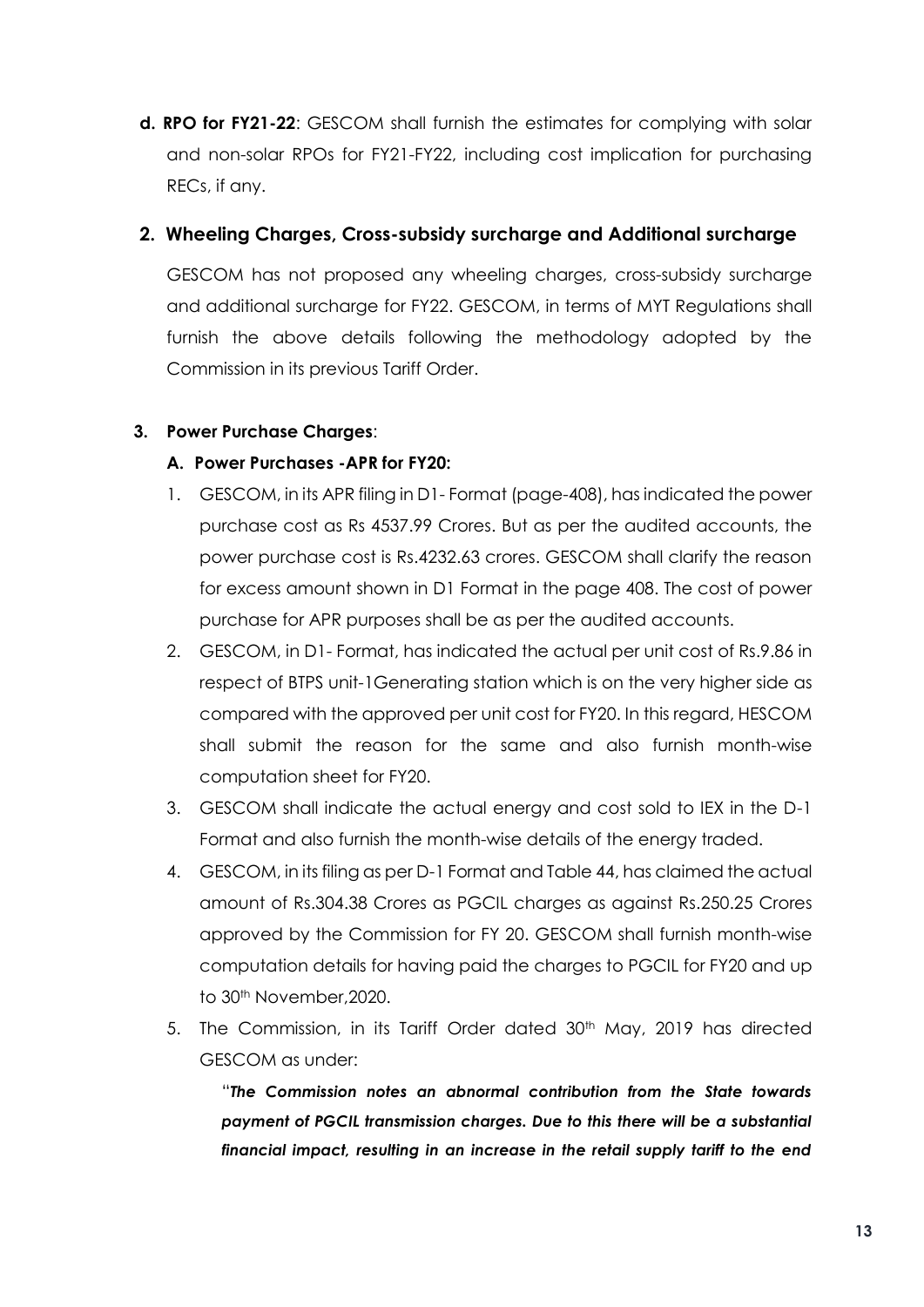*consumers. The Commission, therefore, directs ESCOMs/PCKL to take appropriate action immediately, to resolve the issues with the appropriate authorities regarding the PGCIL transmission tariff. Henceforth, ESCOMs/PCKL shall constitute a dedicated team, which studies the pros and cons of any methodologies/amendments proposed to PGCIL's Transmission tariff or in any such other relevant matters, and shall effectively communicate the same to the concerned authorities, at the draft stage itself. The Commission will not allow such tariff in future, if it considers that the ESCOMs/PCKL have not taken effective and prompt steps to ensure that the PGCIL's transmission tariff is fair and equitable to the State"* 

GESCOM shall furnish the latest status on the issue and the action taken in the matter.

- 6. The Source-wise consolidated SLDC energy reconciliation statement for the energy for FY20 shall be furnished.
- 7. GESCOM shall furnish the plant-wise details of total energy utilized and unutilized in the format annexed as per **Annexure-1,** considering the merit order dispatch. Any deviation from merit order scheduling should be explained fully.

#### **B. Power Purchases. ARR FY22**:

- a. GESCOM, in its filing (page no.408), has indicated the total energy required for FY22 as 8908 MU and its cost as Rs 4818.41crores with average per unit of Rs.5.41. But the figure in the D1 Format are not matching with the statement shown in the Table in page- 408. GESCOM is required to furnish the revised D-1 Format.
- b. The Commission, under MYT Order 2019, had approved energy requirement of 10055.96 MU at a cost of cost of Rs.4921.80 Crores with per unit cost of Rs.4.89 for FY22 for GESCOM. Hence, GESCOM shall furnish the basis for projecting the source-wise energy for FY22 with the explanation for having projected a reduced quantum of energy, contrary to the steady increase in day by day consumption in the State as observed from the daily load curve statement prepared by the SLDC.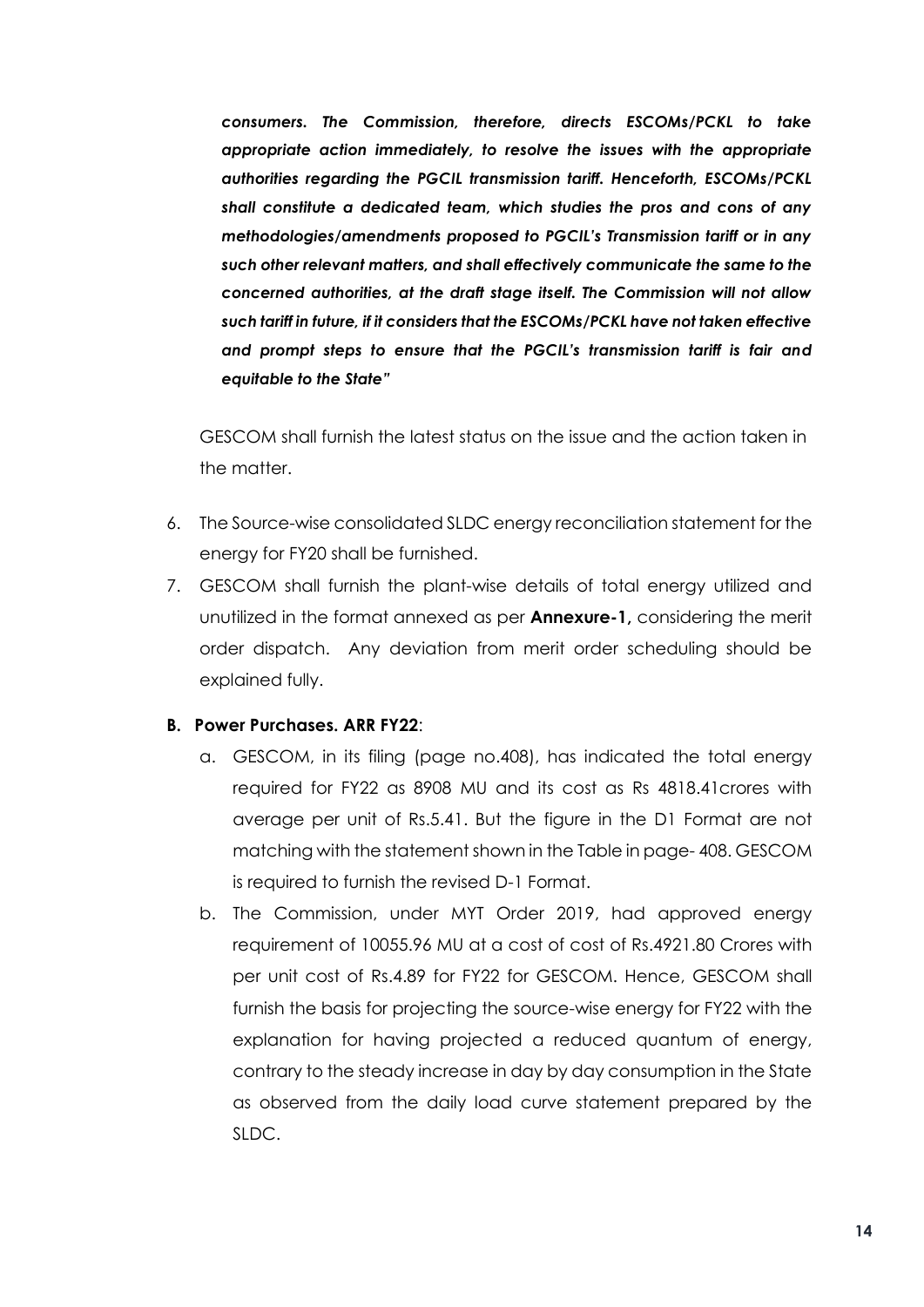- c. GESCOM, in its filling, has indicated the energy balancing figure of 681.43MU with a cost of Rs.316.32 Crores for FY22. The basis for considering the energy balancing figures shall be furnished.
- d. The basis and the computation sheet for reckoning the fixed cost and variable charges to each conventional energy generating stations be furnished.
- e. GESCOM shall furnish the basis and the document in consideration of the fixed cost and the variable cost in respect of BTPS unit-3, YTPS units.
- f. GESCOM shall furnish source-wise capacity and quantum of energy to be procured from RE projects, for which it has executed the PPAs.
- g. GESCOM shall furnish the methodology for forecasting the RE energy from different sources for FY22.

## **4. GESCOM's Distribution:**

## **A. APR Distribution Loss for FY20**:

- 1. GESCOM in its APR filing for FY20, has indicated the actual distribution loss of 11.22% as against the approved distribution loss of 14.89%, thereby indicating reduction in loss levels by 3.67% over approved levels and by 0.52% over FY 19 levels. The Commission desires to know steps/action taken by GESCOM for achieving considerable reduction in the distribution loss levels vis-à-vis the approved levels.
- 2. GESCOM, in its filing, has not indicated the transmission loss energy for FY20 in their distribution area network and GESCOM shall explain the reason for any substantial variance in the transmission losses for FY20.
- 3. GESCOM shall furnish the actual data of Energy Audit for Town and Cities covered in its area of supply in the following format:

| Name of           | FY20                            |                      |                        | <b>FY21</b> (upto Nov'2020)     |                      |                           |
|-------------------|---------------------------------|----------------------|------------------------|---------------------------------|----------------------|---------------------------|
| the Town<br>/City | Energy<br>Input in<br><b>MU</b> | Energy<br>Sold in MU | % distribution<br>loss | Energy<br>Input in<br><b>MU</b> | Energy<br>Sold in MU | %<br>distribution<br>loss |
|                   |                                 |                      |                        |                                 |                      |                           |
|                   |                                 |                      |                        |                                 |                      |                           |
| Total             |                                 |                      |                        |                                 |                      |                           |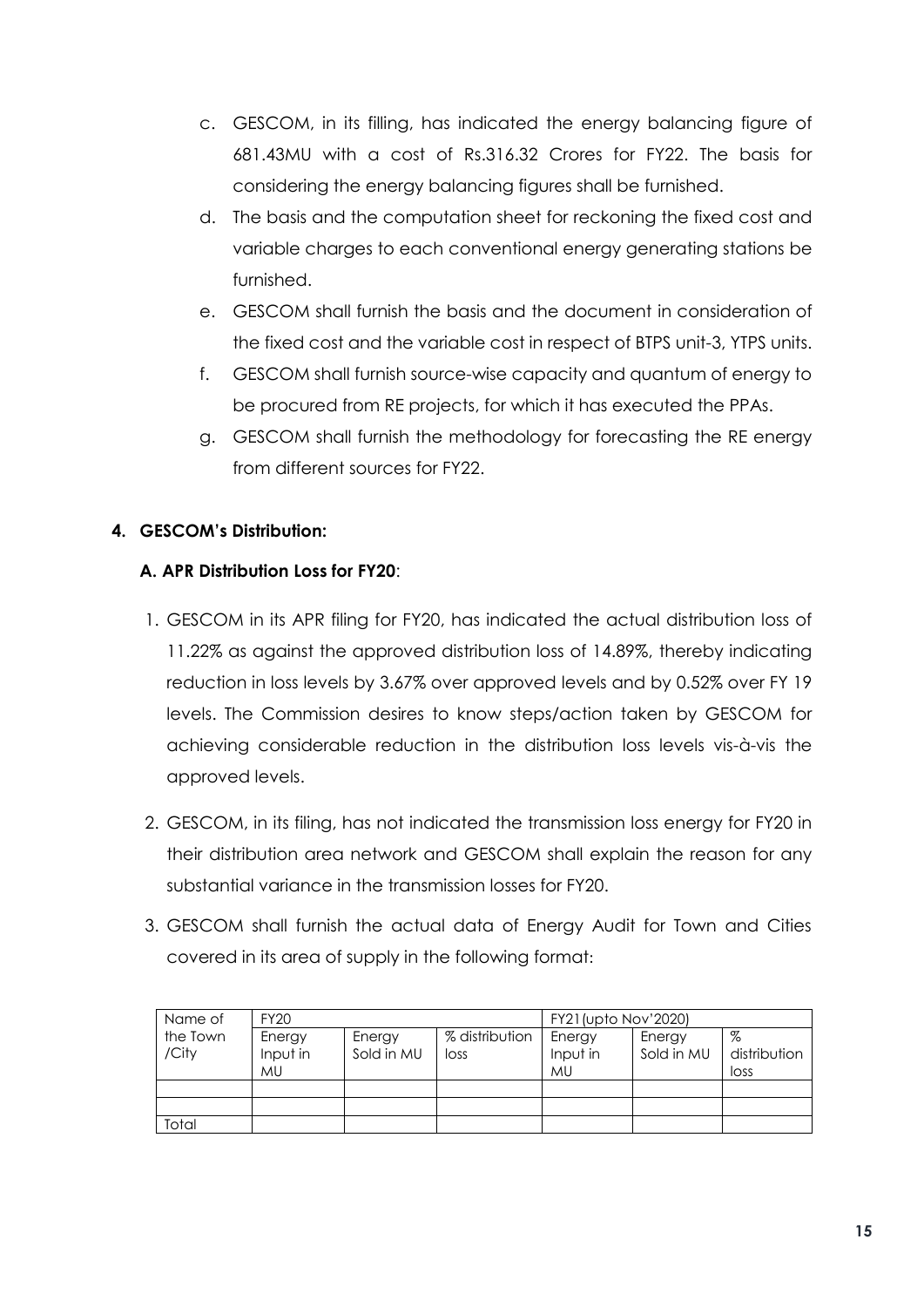#### **B. ARR Distribution Loss for FY22**:

- 1. GESCOM, in its application has projected the revised distribution losses of 11.20% and 11.18% for FY21 and FY22 respectively as against the Commission approved revised losses of 14% for FY21 and 14.79% for FY22. The Commission notes from the audited accounts that, GESCOM has achieved the distribution losses of 11.22% during FY19-20, a reduction of 0.52% over for FY19. Considering the actual loss level of 11.28% in FY20, the loss reduction target of 0.02% for FY21 Y FY22 is very meagre, considering the huge capital expenditure made up to FY20 and proposed capex for FY21 and FY22. Hence, a meager reduction of 0.02 % for FY22 is not acceptable. GESCOM is therefore directed to reassess and submit the revised distribution losses for FY21 and FY22.
- 2. GESCOM while proposing the capital expenditure is required to prioritize investments specifically to reduce losses and improve reliability of distribution system, in order to reduce the distribution losses, GESCOM should identify high loss feeders, high loss making subdivision, division and circles. But no such details are indicated in the filing. GESCOM has to monitor to ensure that the optimal distribution system loss should be less than 10% even to maintain the voltage regulations within the permissible limits of 9% for 11kV system and 6% for LT distribution system. GESCOM, in order to bring down the distribution system losses below 10%, has to draw an action plan and submit the same to the Commission.

## **5. GESCOM Capex**

#### **a) Capex for FY20:**

i. GESCOM, in its APR filing has indicated in page no 78, the actual incurred Capex of Rs.546.71 Cores and in page-466 indicated the same as Rs.687.06 Cores under Format D-17 for FY20, as against the approved Capex of Rs.700 Crores for FY20. Hence GESCOM shall furnish the correct actual Capex incurred, as per the audited for the FY20. In view of the above, GESCOM shall furnish the following details: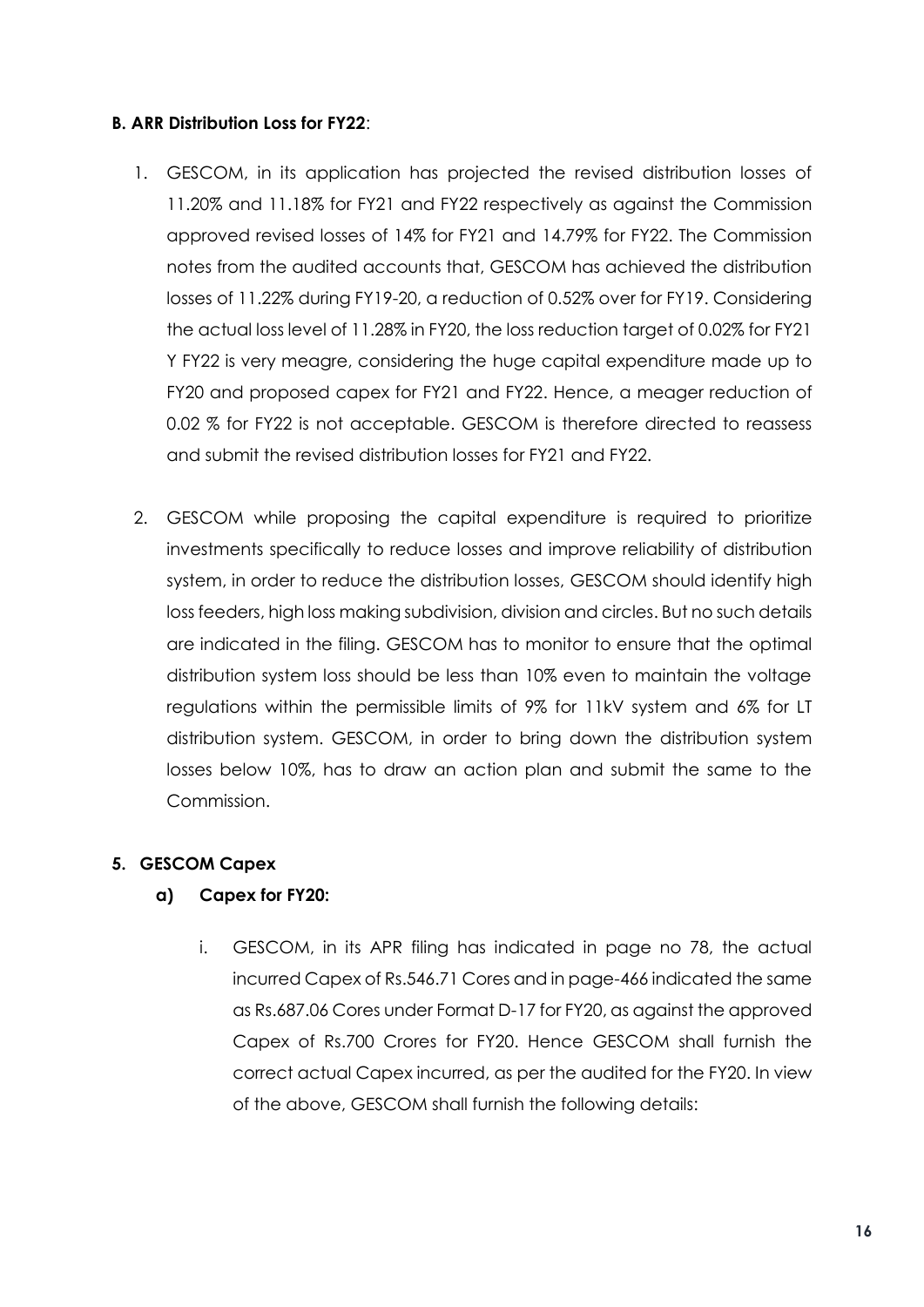- a) the statement of comparison of actual Capital expenditure incurred with reference to the amounts of expenditure made under different category of works as proposed and recognized by the Commission as per Table 5.2 of Tariff Order 2019, in the format approved by the Commission, with reasons for deviations, if any.
- b) break up details for actual capex incurred during FY20 as per the **Annexure-5 enclosed.**
- c) the details of Capex incurred for different category of works and sources of funding for the same for FY20.
- ii. The Commission had directed GESCOM to prioritize the works and incur Capital expenditure with in the approved capex and that it shall not incur the capex over and above the approved capex and shall not approach the Commission for approval of additional capex in the middle of the financial year. While prioritizing the works, GESCOM shall take up such work which ensure system improvement to enable quality and reliable power to the consumers besides ensuring reduction of distribution losses in order to reduce the burden of losses to the consumers. Further, the Commission had also directed the GESCOM to put in effective efforts towards achieving the following objectives of the proposed schemes under capex on a priority basis:
	- 1. Reducing distribution losses;
	- 2. Reducing the HT:LT Ratio;
	- 3. Reduce Transformer failures;
	- 4. Segregate the loads in the feeders;
	- 5. Reduce Power theft;
	- 6. Taking up programs for the awareness among the people on usage and conservation of energy;
	- 7. Improve the sales to metered category to improve its cash flows;
	- 8. Improve the Power factor of the IP set loads by installing switched capacitors of suitable capacity to the secondary of the transformers.

In this regard GESCOM shall submit the compliance report to the directives issued by Commission and the results achieved there on.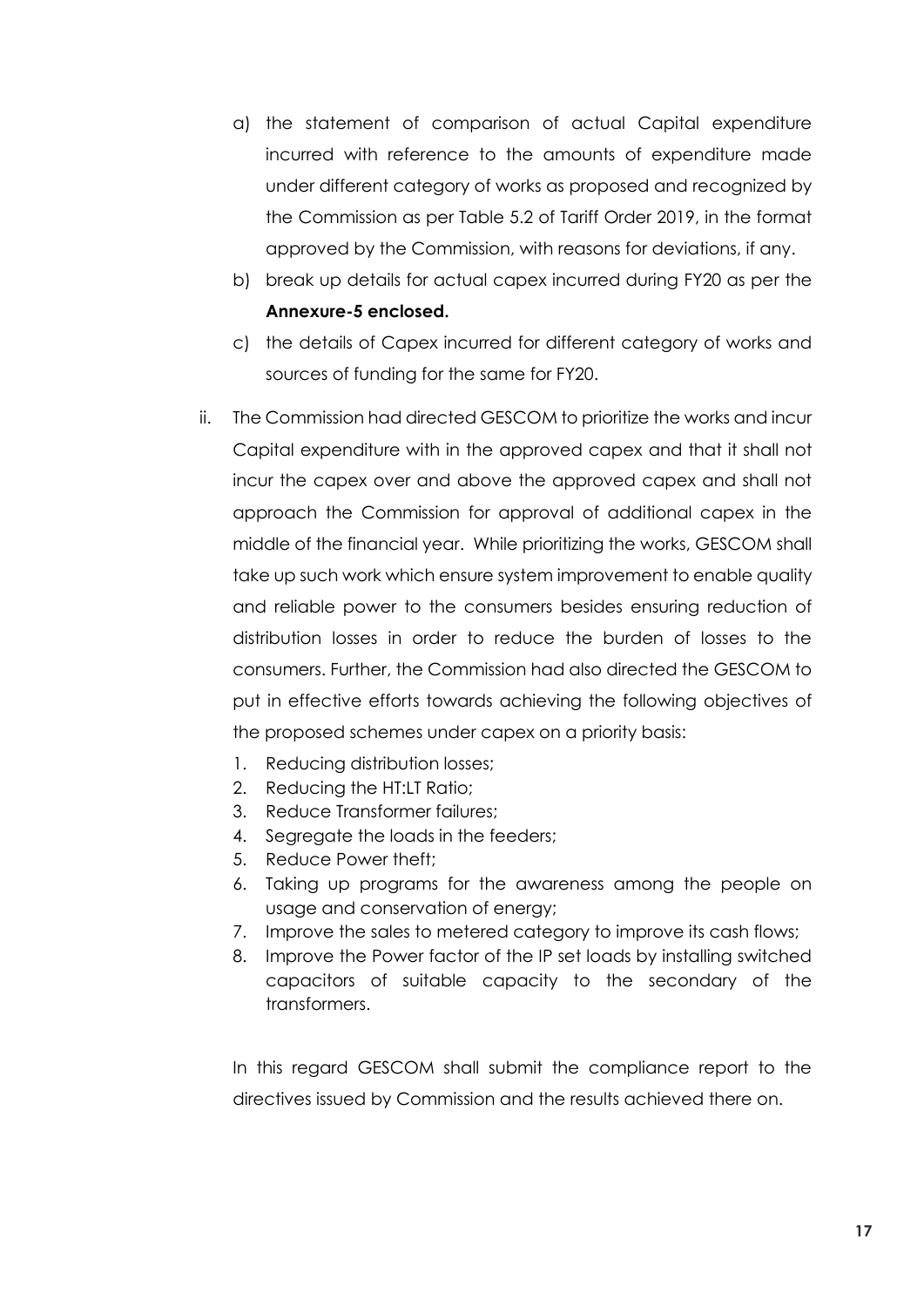- iii. GESCOM shall furnish the capacity-wise details of failed transformers with opening and closing balance of transformers repaired during the year, repaired transformer re-used to the works and replaced with new transformers and its cost against Capex incurred for FY20 and for FY21, up to November 2020 in FY21.
- iv. GESCOM shall furnish the division-wise abstract of total number Pump sets energized under Ganga Kalyana Schemes, Total amount spent, total amount of capital grants received from the Government of Karnataka and the balance amount to be received from the Government of Karnataka and the action taken to collect the same.
- v. GESCOM shall furnish the target date of completion of the projects sanctioned, total number of BPL beneficiaries serviced under DDUGVY, SOUBHAGYA and IPDS Schemes, amount spent, amount of capital grants received from the Government of India, additional grants of 15% from GOI on achievement of prescribed milestones set by GOI from the date of inception of the project till date and the balance amount to be received from the Government of India and the action taken thereon with documentary evidence.
- vi. GESCOM shall furnish the brake up details for UNIP works and the actual capital expenditure incurred in providing infrastructure to UNIP connections for FY20. GESCOM shall furnish the actual number of UNIP connections existing as on 01.04.2019, works completed and closing balance of UNIP installations to be provided with infrastructure for FY20 and up to November 2020.
- vii. The GESCOM has utilized 'nil' amount in respect of DSM activities (Ag-DSM and Others). This clearly shows lack of seriousness on the part of GESCOM, in analysing and managing the peak Load, chalking out Load Strategies, Demand Response, reducing technical and commercial losses etc. GESCOM shall submit the reason thereof.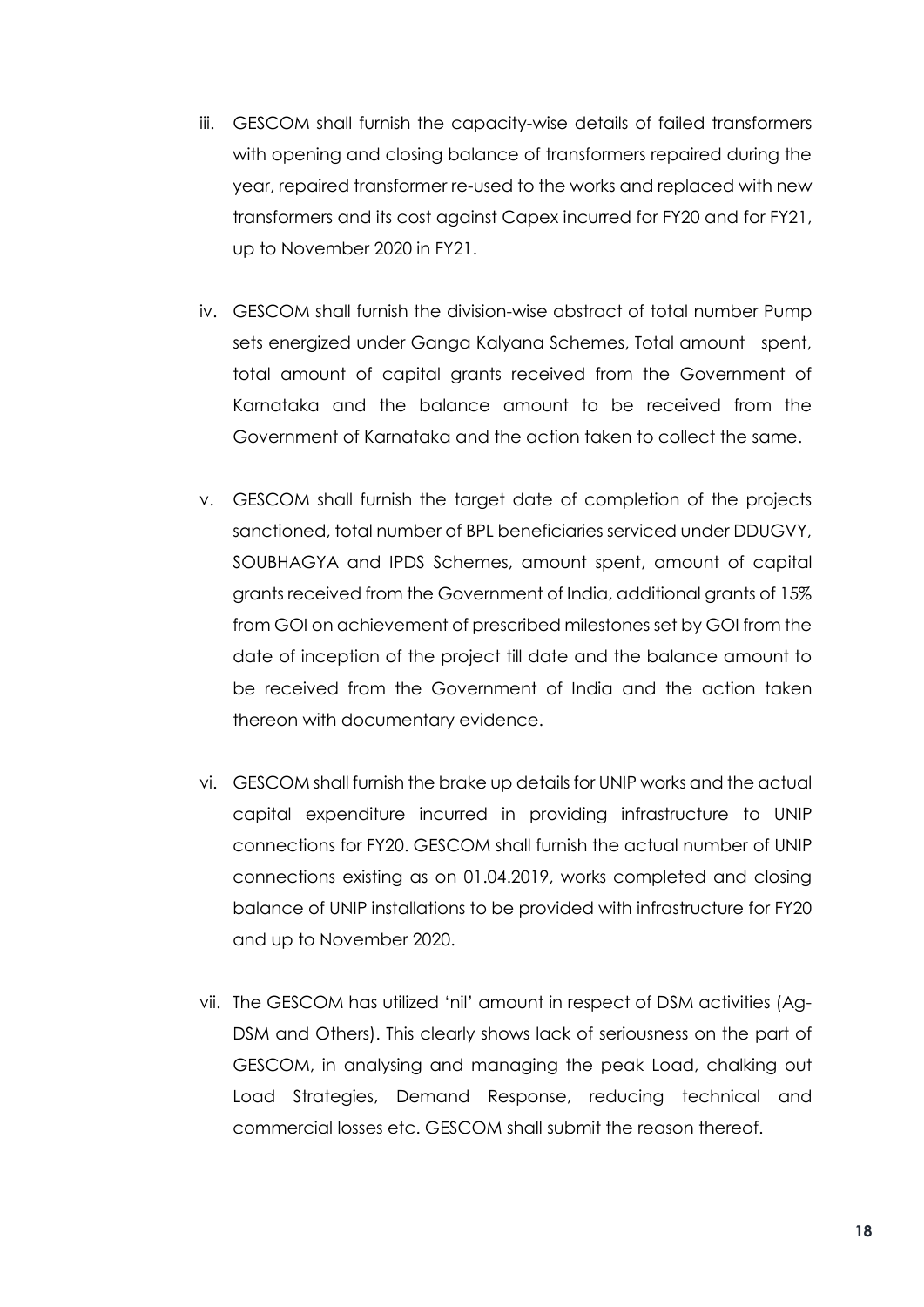viii. The Commission, in its Tariff order 2020, had disallowed the Capex incurred for the Establishing 1x20 MVA, 110/33/11 kV and 1x10 MVA, 110/11 kV Substation with associated line at Dubalgundi, as imprudent work attributable to GESCOM and KPTCL.

GESCOM, shall furnish the present status of the work which are considered as imprudent in Tariff Order 2020 attributable to GESCOM and KPTCL.

ix. GESCOM shall submit the compliance and the details sought in the Tariff Order 2020, both in respect of the physical progress as well as the financial progress, for all the schemes taken up by GESCOM in the format annexed at **Annexure-2,3,4.**

#### **b) Capex proposal for FY22:**

- a) As per the Tariff application, GESCOM has proposed the revised expected capital expenditure to be booked as Rs.681.65 Crores for the projected Capex of Rs.879.19 Crores as against the Commission approved Capex Rs.530.05 Crores as per the Tariff Order 2019 for FY22. **Hence, GESCOM shall explain the reason with justification for revising the Capex for FY22 duly considering the adverse financial conditions being faced by all the ESCOMs on account of Covid-19 pandemic.**
- b) GESCOM, in its filing in Table-59, has projected the capex expenditure towards conversion of HT conductor into UG/AB cable for Rs.240 Crores for FY22. GESCOM shall furnish actual expenditure incurred up to 30.11.2020 on this project besides the progress furnishing the progress of works achieved till date.
- c) GESCOM shall furnish the work-wise abstract for the proposed Rs.30 Crores towards preventive measures to reduce the accidents for FY22 duly indicating the achievements with respect to reduction in in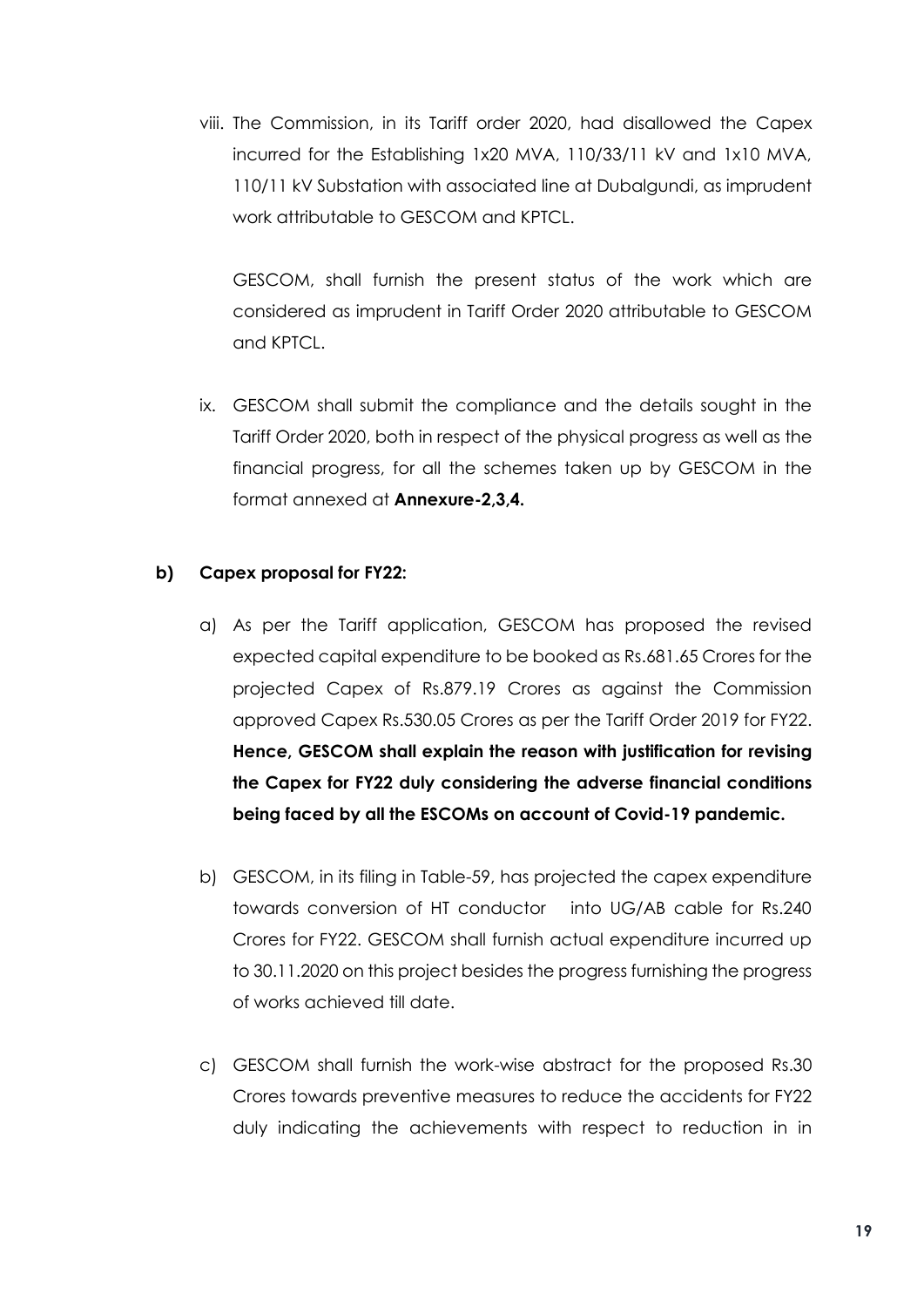electrical accidents in comparison with last 3 years (FY18, FY19and FY20).

- d) GESCOM has proposed Rs.8.24 Crores of Capex towards energization of IP sets under Sheegra Samparka Scheme for FY22. GESCOM shall submit the breakup details of the no of DTC proposed and its cost no IP sets energized under the scheme FY20 upto November 2020 in FY21 and also to the proposed Capex FY22.
- e) GESCOM, in its filing, has proposed a Capex of Rs.35 Crores towards providing infrastructure to UNIP for FY22. GESCOM shall furnish the actual number of UNIP connections existing as on 01.12.2020 and the action plan to undertake these works during FY22.
- f) GESCOM for FY22, has proposed Rs.4.05 Crores for DTC metering. GESCOM shall submit the total capex incurred in respect of these works and percentage of DTC metering and the energy audit done in respect of DTCs which are metered and the results thereof.
- g) GESCOM, in the Table 58 and 59, has indicated Rs.11.87 Crores and Rs.27 Crores as the Capex to carry out the "Restoration of infrastructure works in Flood Affected Areas" for FY21 and FY22 respectively. GESCOM shall submit the total number of transformer, poles, lines affected due to flood, the works already carried out and the balance of works to be carried out and its cost.

# **6. Observations on GESCOM's ARR filing:**

## **A. APR FY20**

1. GESCOM, in its tariff application, in page No.1, has indicated the number of employees working strength as 7197 as against the sanctioned strength of 10156 employees as on 31.03.2020. It is observed from the details that, as against 9380 number of sanctioned post of all "other staff below the officer's grade", 6668 employees are working. GESCOM shall furnish the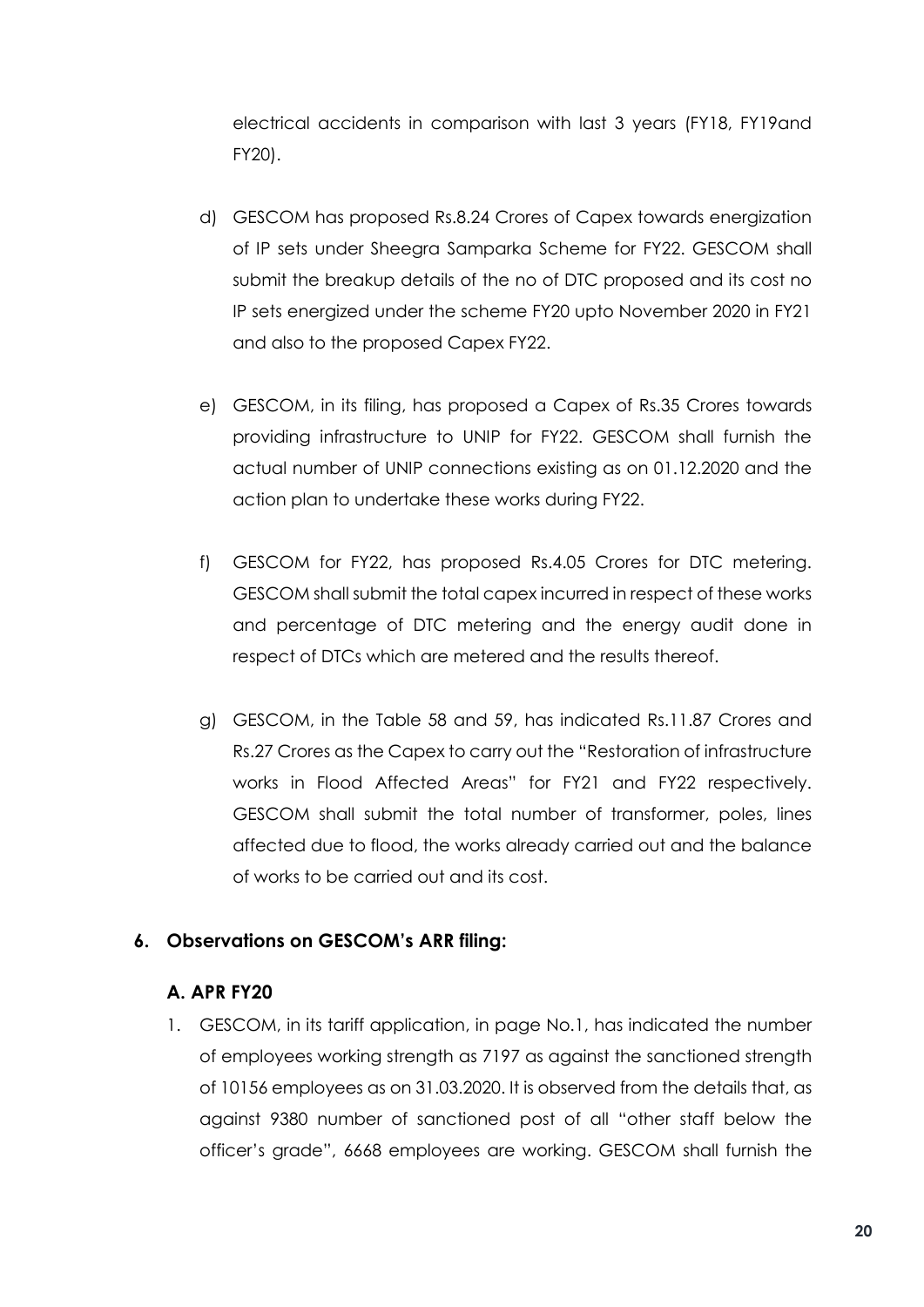cadre wise details of employees covered under 'all other staff' and explain how it is managing with the existing staff. GESCOM shall also furnish the number of persons working on outsource/on-contract basis and remuneration incurred thereon during FY 20 and up to October 2020.

- 2. GESCOM, in its filing under Format D7, has claimed the actual expenditure of Rs.58.98 Crores towards consumer ledger / station maintenance charges / man power hire and consultancy charges for FY20 and projected Rs.64.75 Crores for FY21 and Rs.69.53 Crores for FY22. GESCOM shall submit the number of persons outsourced on contract basis, besides furnishing the reasons for claiming higher amount, under this head of expenditure.
- 3. GESCOM in its filing, has claimed the actual expenditure of Rs.18.42 Crores towards conveyance, vehicle expenses and travelling expenses for FY20 and projected Rs.20.22 Crores for FY21 and Rs.21.72 Crores for FY22. The Commission in its Tariff Order has directed GESCOM to control the expenses under A&G head of account. In spite of the direction, the expenditure under this head of account is increasing year on year. GESCOM shall explain the reason for having incurred higher expenses under this head of account covered under A&G expenses besides furnishing the details about the actual expenditure incurred on behalf of regular employee's and service station maintenance along with number of vehicle hired.
- 4. GESCOM, in its filing, has claimed an amount of Rs.137.41 Crores towards additional employees cost on account of contribution to Provident and Other Funds for FY20 as against the actual expenditure of Rs.174.96 booked for FY19. Further, GESCOM has projected Rs.106.13 Crores for FY21 and Rs.112.03 Crores for FY22. GESCOM shall furnish the details for having claimed this amount with bifurcation of contribution towards Provident Fund and Other Fund along with the computation sheet for incurring / proposed to incur the expenditure towards contribution to P&G Trust for FY20, FY21 and FY22 along with the Actuarial Valuation Report.
- 5. GESCOM, in its application in Format D9, has indicated Rs.130.88 Crores as new long term loan barrowings during FY20. GESCOM shall submit the capital loan details (loan wise) along with the purpose for which the capital loan amounts were drawn (loan- wise) for FY20 and up to 30.11.2020 for FY21 in the format enclosed **(Annexure-6).**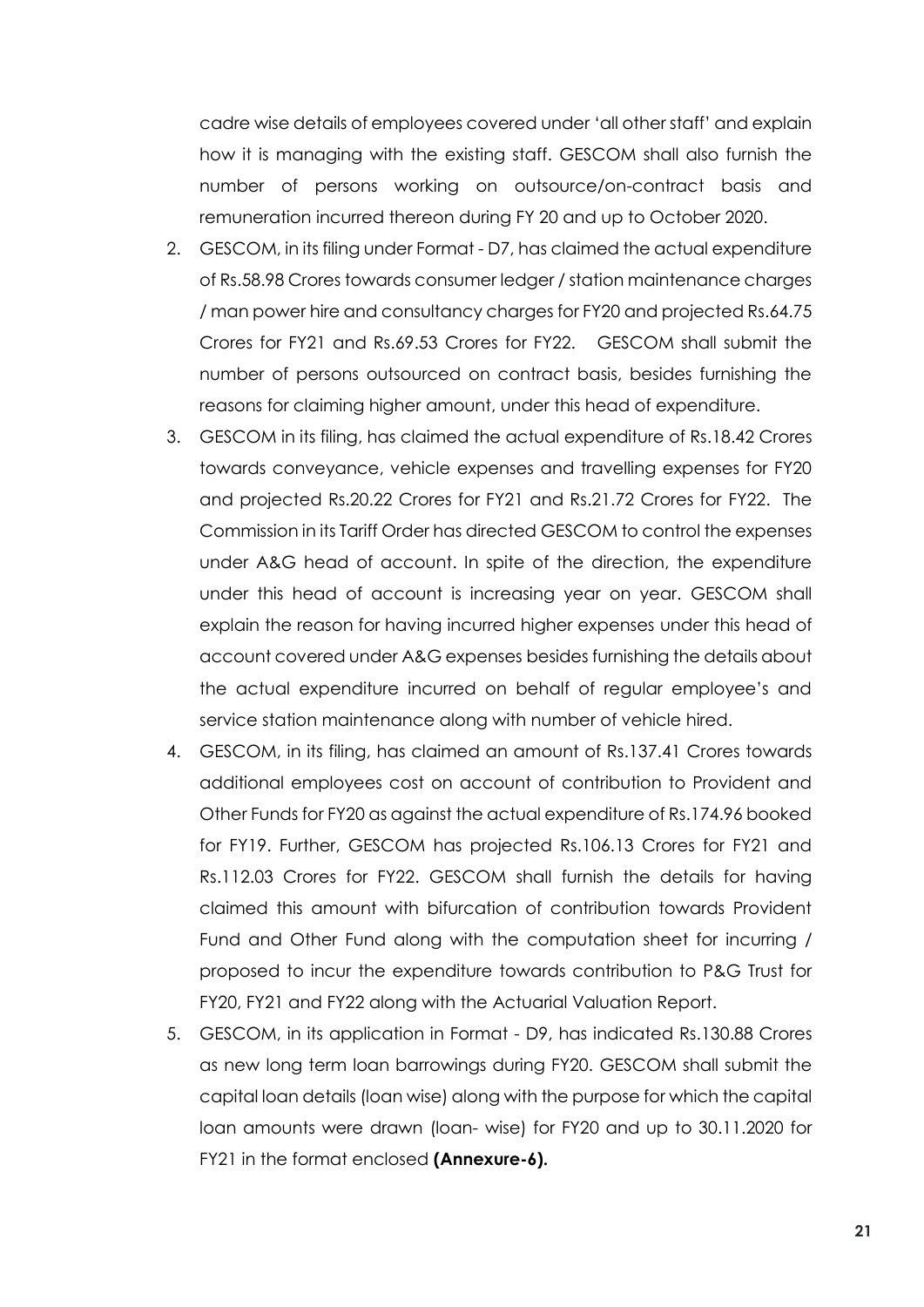- 6. GESCOM, in its filing under Format-D17, has indicated the capital expenditure as Rs.687.06 Crores for FY20 and considered Rs.546.71 Crores while furnishing the category-wise capital expenditure details in Table-31. HESCOM shall submit the actual capital expenditure incurred under each sub-head of accounts under 14 series duly tallied with the audited account figures for FY20.
- 7. GESCOM shall submit loan-wise details of short term/overdraft (working capital) for FY20 and loans drawn up to November, 2020 for FY21, in the format enclosed. **(Annexure – 7)**

### **B. ARR for FY 22:**

- 1. GESCOM in its filing of ARR under Format D9, has projected Rs.173.53 Crores as new long term loan barrowings as against the proposed Capex of Rs.681.65 Crores and the Commission's approved Capex of Rs.530.05 Crores for FY22. GESCOM has considered Rs.50 Crores as new loan borrowings towards Capex for FY21. GESCOM shall submit how it can manage with this amount of new loan borrowing to meet the proposed revised Capex of Rs.681.65 Crores for FY22 and approved Capex of Rs.531.33 Crores for FY21.
- 2. GESCOM shall submit the details about the measures taken / action plan drawn to reduce the interest burden on Capital loans / working capital loans and late payment surcharge to the power generators as per the guidelines issued by the Govt. of India to reduce the financial burden of the transmission and distribution Companies suffering due to slowdown of economic activities on account of COVID-19 Pandemic.
- 3. GESCOM, in its filing in Table 71, has computed the interest on consumer security deposit for Rs.35.77 Crores and Rs.37.55 Crores without giving the basis for reckoning the Bank Rate of 6.25% for FY21 and FY22. GESCOM shall submit the documents in support of claiming the Bank Rate as per the provisions of KERC Regulation on payment of interest on consumer's security deposit.
- 4. GESCOM shall submit the details of actual slab-wise of number of consumers, sectioned load and sales for FY20 and up to October,2020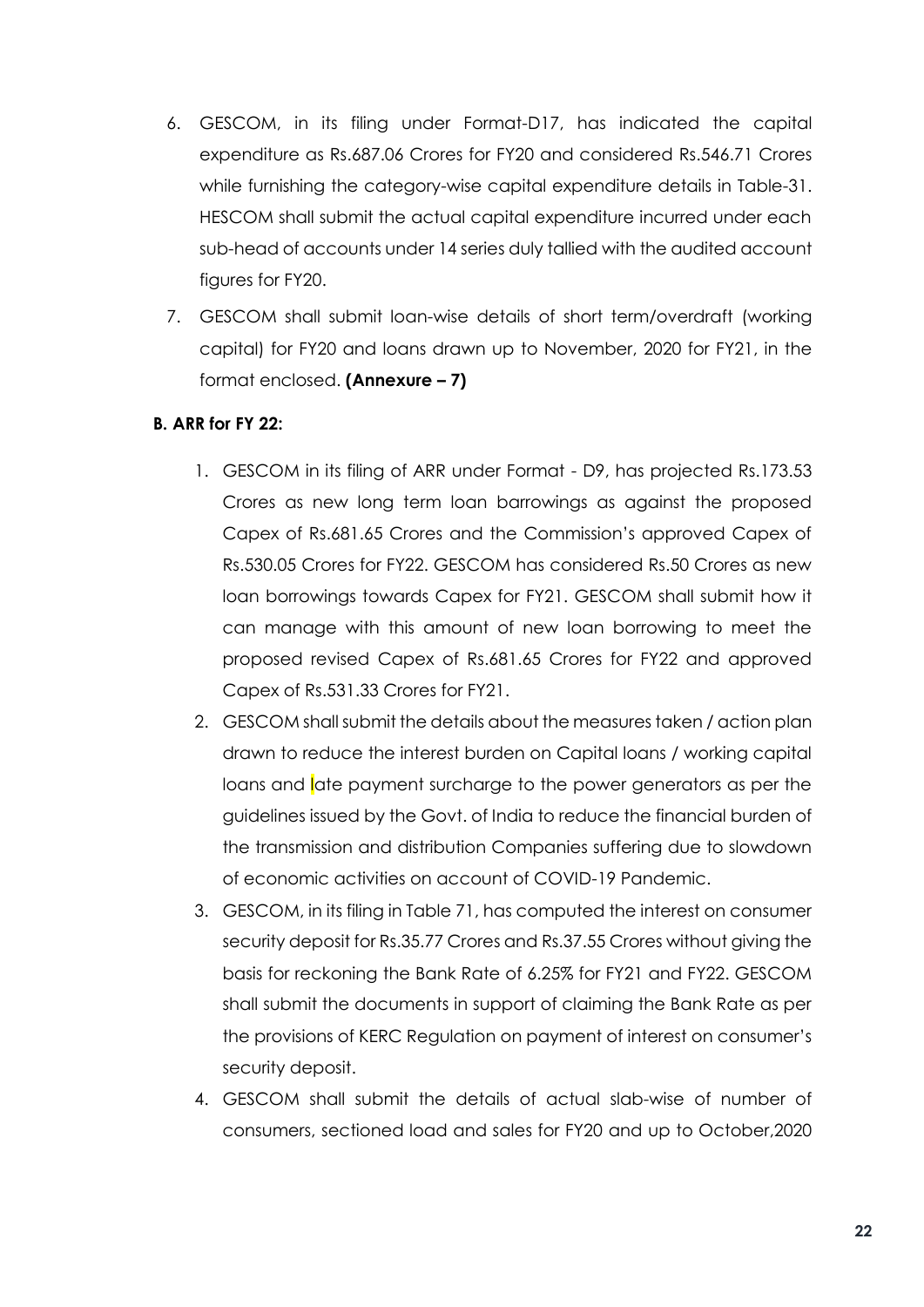for FY21under LT-2 (a) domestic category as made out in the following Table:

| Slab        | No. of<br>Consumers | Sanctioned<br>load in Kw | Sales in MU | Demand in<br>Rs. Crores |
|-------------|---------------------|--------------------------|-------------|-------------------------|
| $0 - 50$    |                     |                          |             |                         |
| $50 - 40$   |                     |                          |             |                         |
| $101 - 150$ |                     |                          |             |                         |
| 150-200     |                     |                          |             |                         |
| Above 200   |                     |                          |             |                         |

- 5. GESCOM in Format A-2 (Balance sheet), has indicated Rs.1485.58 Crores as the closing balance of receivable from consumers for sale of power, as against the actual revenue demand of Rs.5113.10 Crores for FY20. 100% recovery of the bill amount is the key factor in running the business of any Company in financially viable way. This is also a key factor in ensuring a lower and reasonable percentage of AT &C losses of the Company, besides reducing the interest burden on power purchase and bank loans. GESCOM shall furnish the reasons for the accumulation of revenue receivables from the consumers during FY20 and efforts made and the action plan drawn for the recovery of arrears. GESCOM shall also explain the basis for projecting the higher amount of closing balance of receivables of Rs.1634.14 Crores for FY21 and Rs.1715.85 Crores for FY22
- 6. GESCOM shall submit the following category / sub-category-wise details under LT and HT, in respect of Poultry Farms, Cold Storage Plants and Ice Manufacturing Plants based on the actual as on 31.03.2020 and as on 30.11.2020.

| Category of<br>consumers | No. of<br>consumers | Sanctioned load<br>in Kw/HP | Sales in MU |
|--------------------------|---------------------|-----------------------------|-------------|
|                          |                     |                             |             |
|                          |                     |                             |             |
|                          |                     |                             |             |

7. GESCOM, in its application, has indicated the actual opening and closing balance of work-in-progress of Rs.300.42 Crores and Rs.342.78 Crores for FY20. Considering the actual Capex of Rs.687.06 Crores incurred during FY20, the actual closing balance of work-in-progress is on the higher side. As the balance under work-in-progress is increasing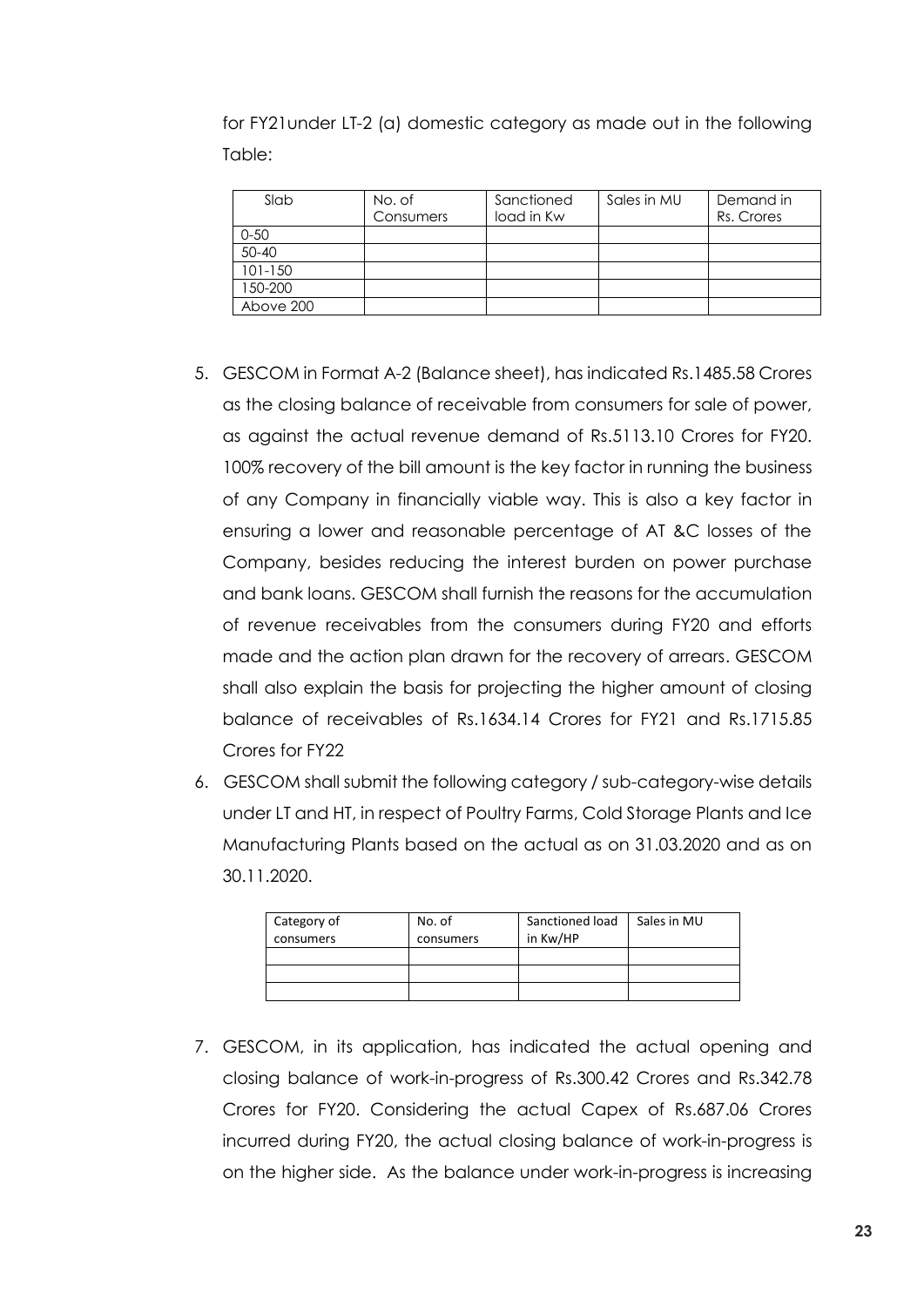year on year, GESCOM has to take necessary action to complete the capex works in time, so that the desired benefit of the works should reach the ultimate consumers. GESCOM shall furnish the reasons for the accumulation of higher balances under this head of account and also submit the action plan drawn thereon for the reduction of amount under work-in-progress.

- 8. BESCOM, in its ARR filing under 'New Proposals for FY22', has proposed the new scheme to HT consumers with the objective to bring back the HT consumers who have opted for open access/wheeling/ captive power and also to sell the surplus power in the state at the reduced rate of energy charges. GESCOM shall submit its views on the proposal of BESCOM.
- 9. GESCOM is required to submit its views on continuation of present Special Incentive Scheme approved by the Commission for FY22.
- 10. GESCOM shall submit the Audited Accounts with note / explanation / Director Reports on audited accounts in full form for FY20 and half year account for FY21.
- 11. GESCOM, in Table 73, has submitted the computation sheet for claiming the Return on Equity for FY21 and FY22. GESCOM has not submitted the details of additional equity received from the Government of Karnataka during FY20 & FY21. GESCOM shall submit the G.O. wise details of actual additional equity amount and the date of receipt of amount for FY20 and also up to date in FY21.

| <b>Directive</b> | <b>Directives Issued</b>                                       | <b>Observation made</b>                                                                                                                                                                                                                                                                                                                                                                                                                                                                                                                                                                                                                                                                                                                                                                                                                                                              |
|------------------|----------------------------------------------------------------|--------------------------------------------------------------------------------------------------------------------------------------------------------------------------------------------------------------------------------------------------------------------------------------------------------------------------------------------------------------------------------------------------------------------------------------------------------------------------------------------------------------------------------------------------------------------------------------------------------------------------------------------------------------------------------------------------------------------------------------------------------------------------------------------------------------------------------------------------------------------------------------|
| No.              | by the                                                         |                                                                                                                                                                                                                                                                                                                                                                                                                                                                                                                                                                                                                                                                                                                                                                                                                                                                                      |
|                  | Commission                                                     |                                                                                                                                                                                                                                                                                                                                                                                                                                                                                                                                                                                                                                                                                                                                                                                                                                                                                      |
|                  | Consumer<br>interaction<br>meeting<br>at<br>Subdivision level. | GESCOM was directed to conduct consumer interaction meetings at<br>Subdivision level chaired by the SEE once in a quarter to redress the<br>consumer complaints. GESCOM has submitted the summary of<br>consumer interaction meetings conducted in all the subdivisions<br>during the FY20 and 1st and 2nd quarter of FY21 in its filing.<br>As per the details furnished in Table - 6, it is observed that, most of the<br>CIMs are chaired by the Assistant Executive Engineers. GESCOM shall<br>submit a separate data clearly showing the CIMs chaired by the<br>officers as directed by the Commission once in each quarter, in each<br>sub-division apart from the once chaired by the Assistant Executive<br>Engineers.<br>In the data furnished, it is observed that, in few of the sub-divisions, the<br>CIMs are said to be not conducted due to election code of conduct. |

#### **7. Observations on Directives**: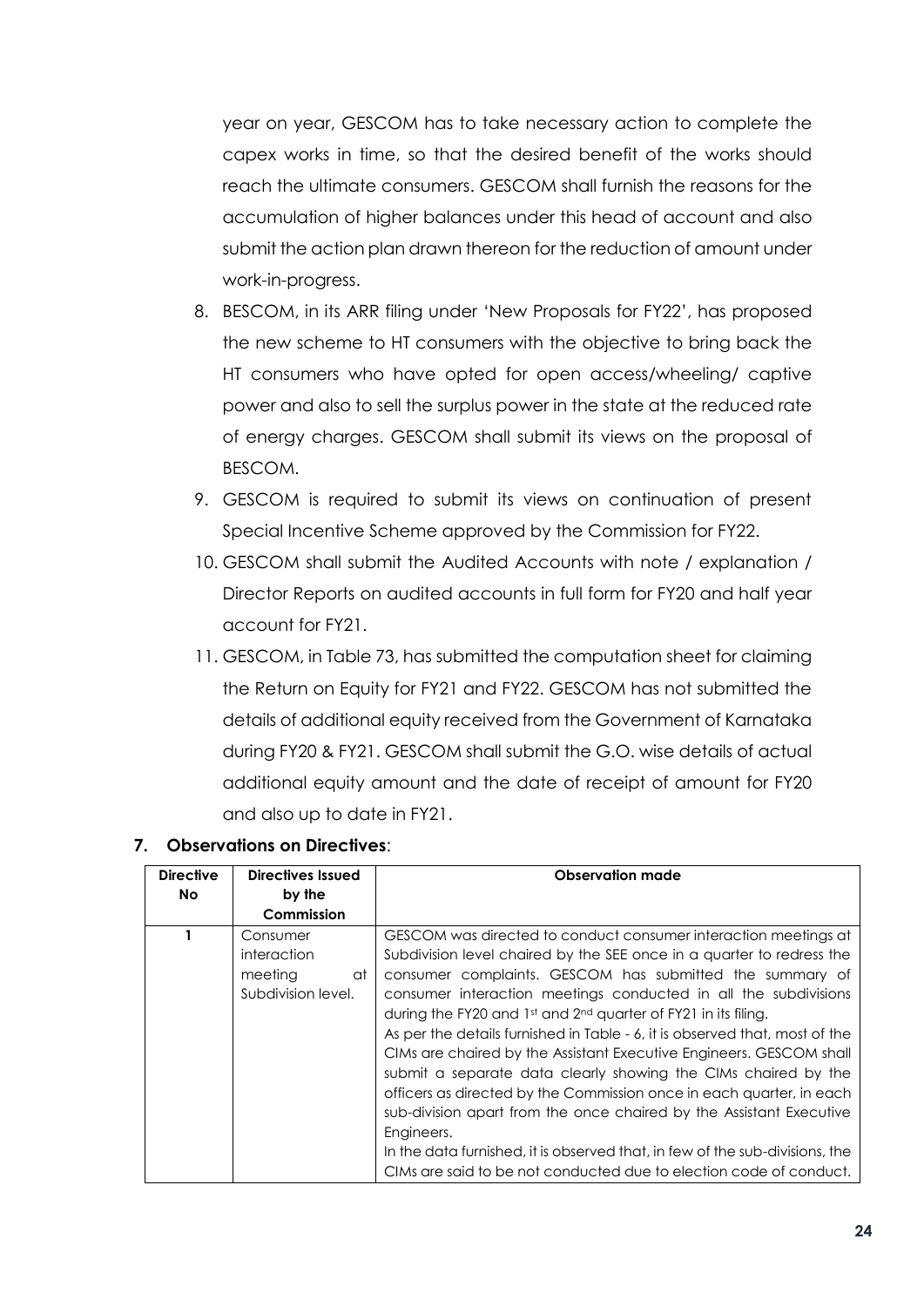| <b>Directive</b> | <b>Directives Issued</b>                                                               | <b>Observation made</b>                                                                                                                                                                                                                                                                                                                                                                                                                                                                                                                                                                                                                                                                                                                                                                                                                                                                                                                                                                                                                                                                                                                                                                                |
|------------------|----------------------------------------------------------------------------------------|--------------------------------------------------------------------------------------------------------------------------------------------------------------------------------------------------------------------------------------------------------------------------------------------------------------------------------------------------------------------------------------------------------------------------------------------------------------------------------------------------------------------------------------------------------------------------------------------------------------------------------------------------------------------------------------------------------------------------------------------------------------------------------------------------------------------------------------------------------------------------------------------------------------------------------------------------------------------------------------------------------------------------------------------------------------------------------------------------------------------------------------------------------------------------------------------------------|
| No               | by the<br>Commission                                                                   |                                                                                                                                                                                                                                                                                                                                                                                                                                                                                                                                                                                                                                                                                                                                                                                                                                                                                                                                                                                                                                                                                                                                                                                                        |
|                  |                                                                                        | GESCOM shall furnish the reasons for not conducting the CIMs duly<br>adjusting the dates in the quarter.<br>But, GESCOM in its tariff filing has not furnished the data in the format<br>prescribed and made available in the previous Tariff Orders.<br>The GESCOM shall furnish compliance thereon.                                                                                                                                                                                                                                                                                                                                                                                                                                                                                                                                                                                                                                                                                                                                                                                                                                                                                                  |
| 3                | <b>Directive</b><br>on<br>Energy<br>Conservation                                       | GESCOM is not furnishing the compliance on quarterly basis as<br>directed. GESCOM shall submit the compliance as per the directions.<br>It has not informed on the action taken for promoting energy<br>conservation by the use of EE appliances while servicing the<br>installations, especially street lights.<br>The GESCOM shall submit the compliance thereon.                                                                                                                                                                                                                                                                                                                                                                                                                                                                                                                                                                                                                                                                                                                                                                                                                                    |
| 4                | <b>Directive</b><br>on<br>implementation of<br>Standards<br>of<br>Performance (SoP)    | The GESCOM was directed to display the SoP parameters in all its O&M<br>Subdivisions and O&M Sections. Also directed the GESCOM to carry<br>out effective supervision over the functioning of field offices<br>particularly in rendering of services to the consumers, relating to<br>restoration of supply of electricity and to submit the details of number<br>of violations of SoP by officers, sub-division wise, month wise, amount<br>of penalty levied on the officers and the amount paid to the<br>consumers for any delay in service.<br>Directed GESCOM to conduct awareness campaign at the Hobli<br>levels for educating the public about the Standards of Performance<br>prescribed by the Commission. GESCOM to conduct necessary<br>orientation programme for all the field officers and the staff up to<br>linemen to educate them on the SoP and the consequences of non -<br>adherence to the SoP.<br>GESCOM has not reported anything on the conduct of awareness<br>campaigns in the Hobli levels for educating consumers and<br>orientation programs for educating the officers and field staff up to<br>the level of lineman.<br>GESCOM shall submit the compliance regularly. |
| 5                | Directive on use of<br>safety<br>gear<br>by<br>linemen                                 | GESCOM is not submitting the quarterly compliance report to the<br>Commission.<br>The GESCOM has submitted that it has provided safety gear to all<br>Linemen. GESCOM shall submit the details indicating the number of<br>linemen who are provided with complete set of safety gear and the<br>definite timeline by which all the remaining linemen will be provided<br>with the complete set of safety gear including the additional tools if<br>any proposed to be given. Details of the action taken on erring staff<br>also be furnished.                                                                                                                                                                                                                                                                                                                                                                                                                                                                                                                                                                                                                                                         |
| 6                | <b>Directive</b><br>on<br>providing<br>Timer<br>Switches to Street<br>lights by ESCOMs | The GESCOM is not submitting the quarterly compliance report in<br>respect of installation of timer switches, to the Commission.<br>GESCOM has not furnished in detail the statistics of, number of Street<br>Light installations existing as at the beginning of the year, serviced<br>during the year, provided with timer switches etc., for FY20 and till<br>September 2020 of FY21.                                                                                                                                                                                                                                                                                                                                                                                                                                                                                                                                                                                                                                                                                                                                                                                                               |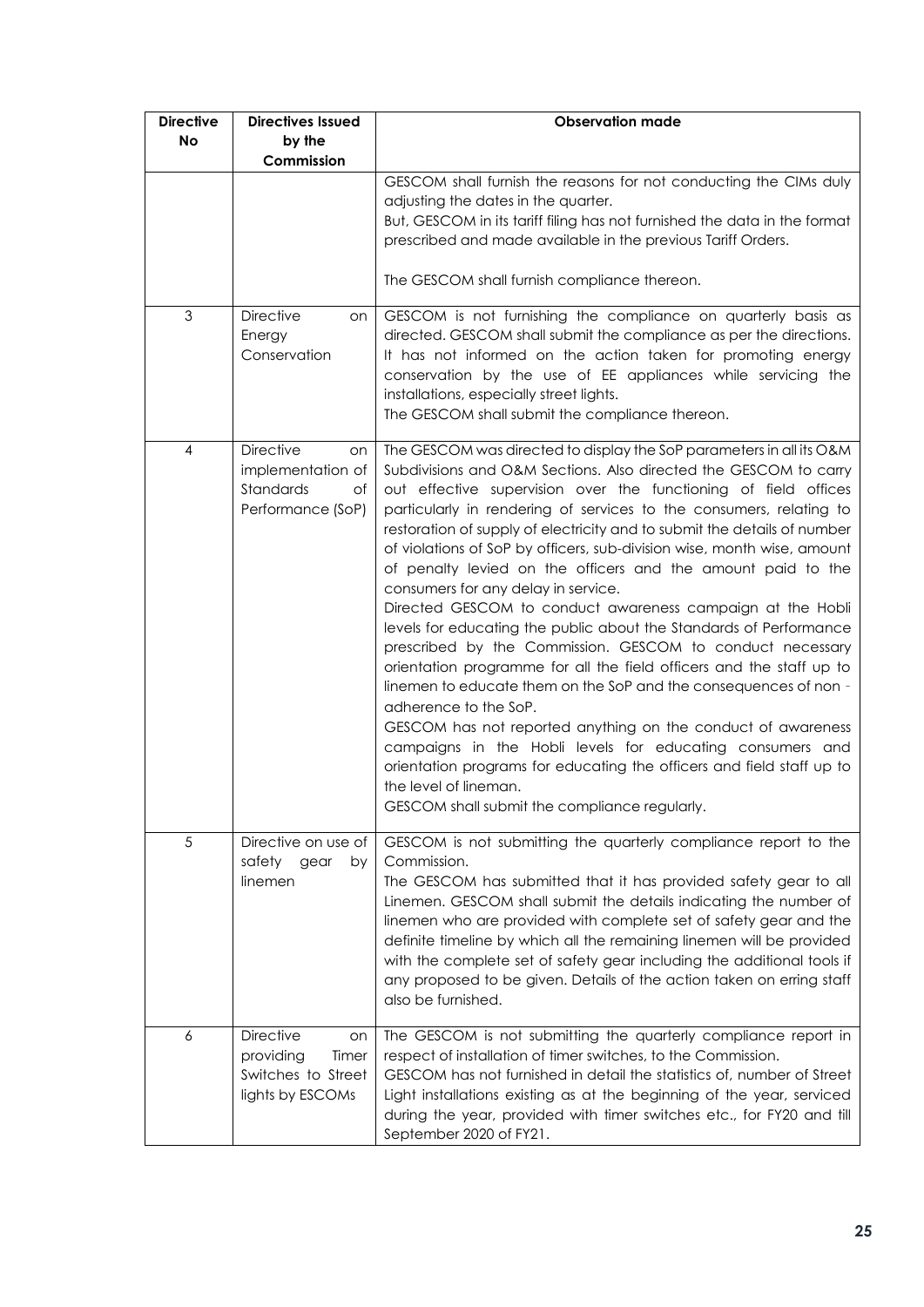| <b>Directive</b><br><b>No</b> | <b>Directives Issued</b><br>by the                                                                               | <b>Observation made</b>                                                                                                                                                                                                                                                                                                                                                                                                                                                                                                                                                                                                                                                                                                                                                                                                                                                                                                                                                                                                                                                                                                                                                                                                                                                                                                                                                                                                                                                                                                                                                                                                                   |
|-------------------------------|------------------------------------------------------------------------------------------------------------------|-------------------------------------------------------------------------------------------------------------------------------------------------------------------------------------------------------------------------------------------------------------------------------------------------------------------------------------------------------------------------------------------------------------------------------------------------------------------------------------------------------------------------------------------------------------------------------------------------------------------------------------------------------------------------------------------------------------------------------------------------------------------------------------------------------------------------------------------------------------------------------------------------------------------------------------------------------------------------------------------------------------------------------------------------------------------------------------------------------------------------------------------------------------------------------------------------------------------------------------------------------------------------------------------------------------------------------------------------------------------------------------------------------------------------------------------------------------------------------------------------------------------------------------------------------------------------------------------------------------------------------------------|
|                               | Commission                                                                                                       |                                                                                                                                                                                                                                                                                                                                                                                                                                                                                                                                                                                                                                                                                                                                                                                                                                                                                                                                                                                                                                                                                                                                                                                                                                                                                                                                                                                                                                                                                                                                                                                                                                           |
|                               |                                                                                                                  | GESCOM has also not submitted the compliance as to whether LED /<br>energy efficient lamps are being used and timer switches are<br>provided while servicing of new streetlight installations.<br>GESCOM shall submit the compliance thereon.                                                                                                                                                                                                                                                                                                                                                                                                                                                                                                                                                                                                                                                                                                                                                                                                                                                                                                                                                                                                                                                                                                                                                                                                                                                                                                                                                                                             |
| 7                             | Directive on Load<br>shedding                                                                                    | GESCOM is not submitting to the Commission, its projections of<br>availability and demand for power and any unavoidable load<br>shedding for every succeeding month in the last week of the<br>preceding month for approval, regularly.<br>It is observed that GESCOM has not taken action to update the entire<br>consumer data into the application used for public information system<br>on power system interruption etc.,<br>GESCOM shall submit compliance on the same.                                                                                                                                                                                                                                                                                                                                                                                                                                                                                                                                                                                                                                                                                                                                                                                                                                                                                                                                                                                                                                                                                                                                                             |
| $\,8\,$                       | <b>Directive</b><br>on<br>establishing a 24x7<br>fully<br>equipped<br>centralized<br>consumer service<br>centers | GESCOM was directed to reduce the consumer downtime to address<br>the complaints. GESCOM is directed to report average time taken to<br>attend to a complaint as at present and the efforts made to reduce<br>the downtime further in future.<br>The GESCOM shall furnish compliance in this regard. Comparison of<br>the downtime analysis for FY19 and FY20 shall be furnished.                                                                                                                                                                                                                                                                                                                                                                                                                                                                                                                                                                                                                                                                                                                                                                                                                                                                                                                                                                                                                                                                                                                                                                                                                                                         |
| 9                             | <b>Directives</b><br>on<br>Energy Audit                                                                          | <b>Energy Audit of cities / towns</b><br>The GESCOM is not furnishing the energy audit reports regularly to the<br><b>Commission.</b> GESCOM shall furnish details of feeder-wise energy audit<br>along with the details of measures initiated to reduce loss levels<br>wherever the same are above 15% up to September 2020.<br>GESCOM shall furnish the comparative statement of losses recorded<br>in Towns & Cities for the FY20 as against the FY19.<br><b>DTCs Energy Audit:</b><br>GESCOM was directed to furnish the details of energy audit<br>conducted in respect of DTCs for which meters have been fixed and<br>the remedial measures initiated to reduce losses in those DTCs every<br>month to the Commission regularly.<br>From the data submitted, the Commission observed that out of the<br>87,329 metered DTCs, energy audit is conducted for only 14,239 DTC<br>amounting to only 16%. GESCOM has to submit the reasons for<br>conducting energy audit on such a low number of DTCs even though<br>substantial number of DTCs are metered.<br>It has come to the notice of the Commission that, GESCOM has taken<br>initiative and invested huge capital on remote reading of energy<br>meters provided to various DTCs for achieving efficient energy<br>auditing. GESCOM has not clearly mentioned on the communication<br>status, action taken to achieve 100% communication and to analyse<br>the data towards remedial measures for setting right the issues,<br>conducting energy audit etc., GESCOM shall furnish the details on the<br>number of meters provided to DTCs to have AMI in place by the earlier |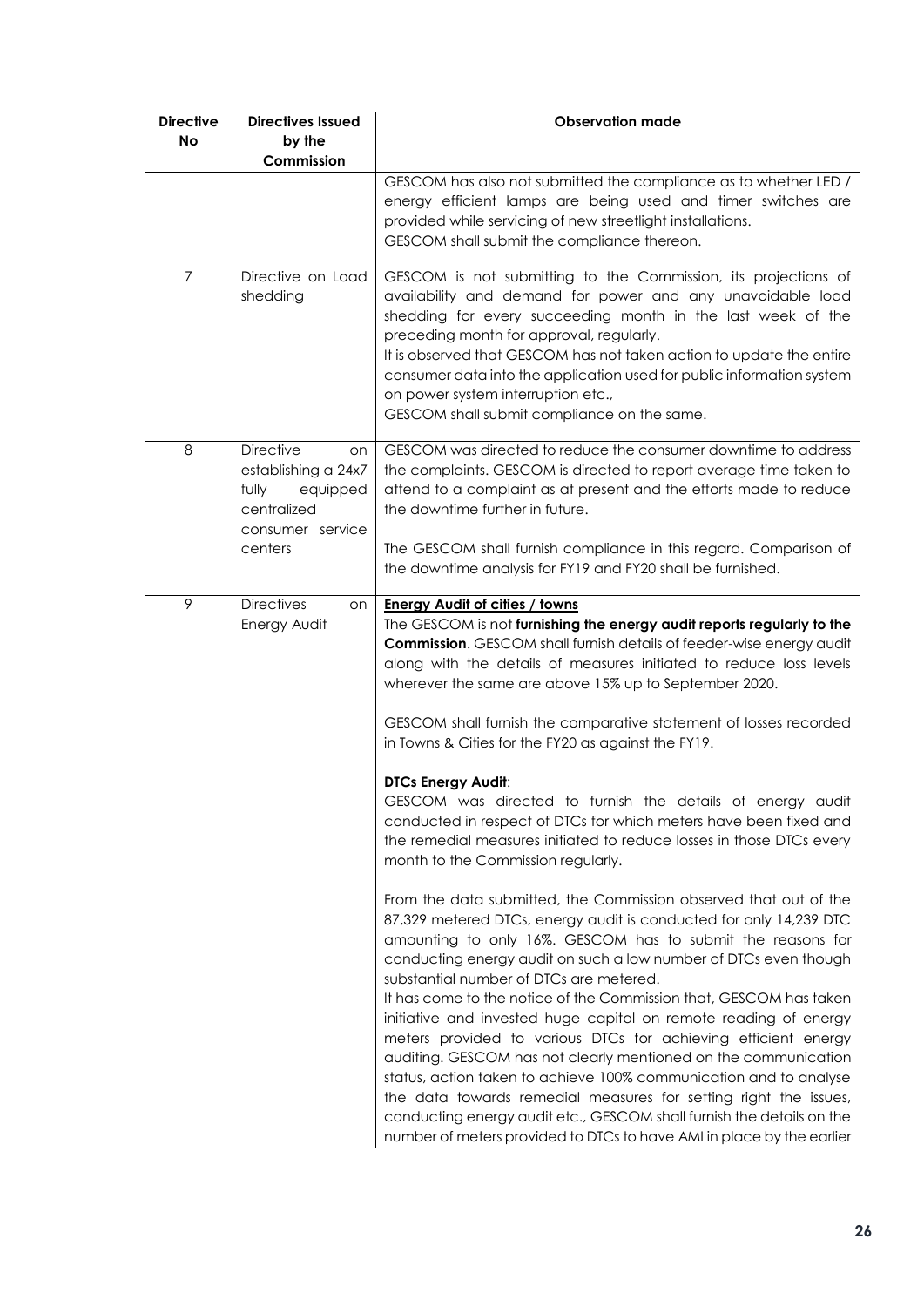| <b>Directive</b> | <b>Directives Issued</b>                                                            | <b>Observation made</b>                                                                                                                                                                                                                                                                                                                                                           |
|------------------|-------------------------------------------------------------------------------------|-----------------------------------------------------------------------------------------------------------------------------------------------------------------------------------------------------------------------------------------------------------------------------------------------------------------------------------------------------------------------------------|
| <b>No</b>        | by the                                                                              |                                                                                                                                                                                                                                                                                                                                                                                   |
|                  | Commission                                                                          |                                                                                                                                                                                                                                                                                                                                                                                   |
|                  |                                                                                     | agencies, % of communication achieved, % age energy audit<br>conducted with the AMI fetched readings etc.,<br>GESCOM shall submit the details of energy audit conducted for the<br>metered DTCs and the timeline by which all the remaining DTCs will<br>be metered and audited.                                                                                                  |
| 14               | <b>Directive</b><br>on<br>Implementation of<br>Financial<br>Management<br>Framework | GESCOM has to submit the compliance in respect of implementation<br>of Financial Management Framework, on quarterly basis regularly to<br>the Commission.<br>GESCOM shall submit the detailed analysis and the result of Financial<br>Management Framework Model introduced in its divisions /<br>subdivisions to improve their performances for FY20 and till September<br>2020. |
|                  |                                                                                     | GESCOM shall submit the action taken towards the recovery of arrears<br>along with the action plan.                                                                                                                                                                                                                                                                               |
| 15               | Prevention<br>of<br>Electrical<br>Accidents                                         | GESCOM, shall submit an action plan to rectify the balance<br>hazardous locations and shifting the transformers located on foot<br>paths.                                                                                                                                                                                                                                         |
|                  |                                                                                     | GESCOM has to furnish the summary of the analysis made on the<br>reports submitted by the Electrical Inspectorate for FY20 and up to<br>September, 2020, on accidents and action taken to prevent such<br>accidents in future.<br>GESCOM has to furnish the details of hazardous locations for the FY20.                                                                          |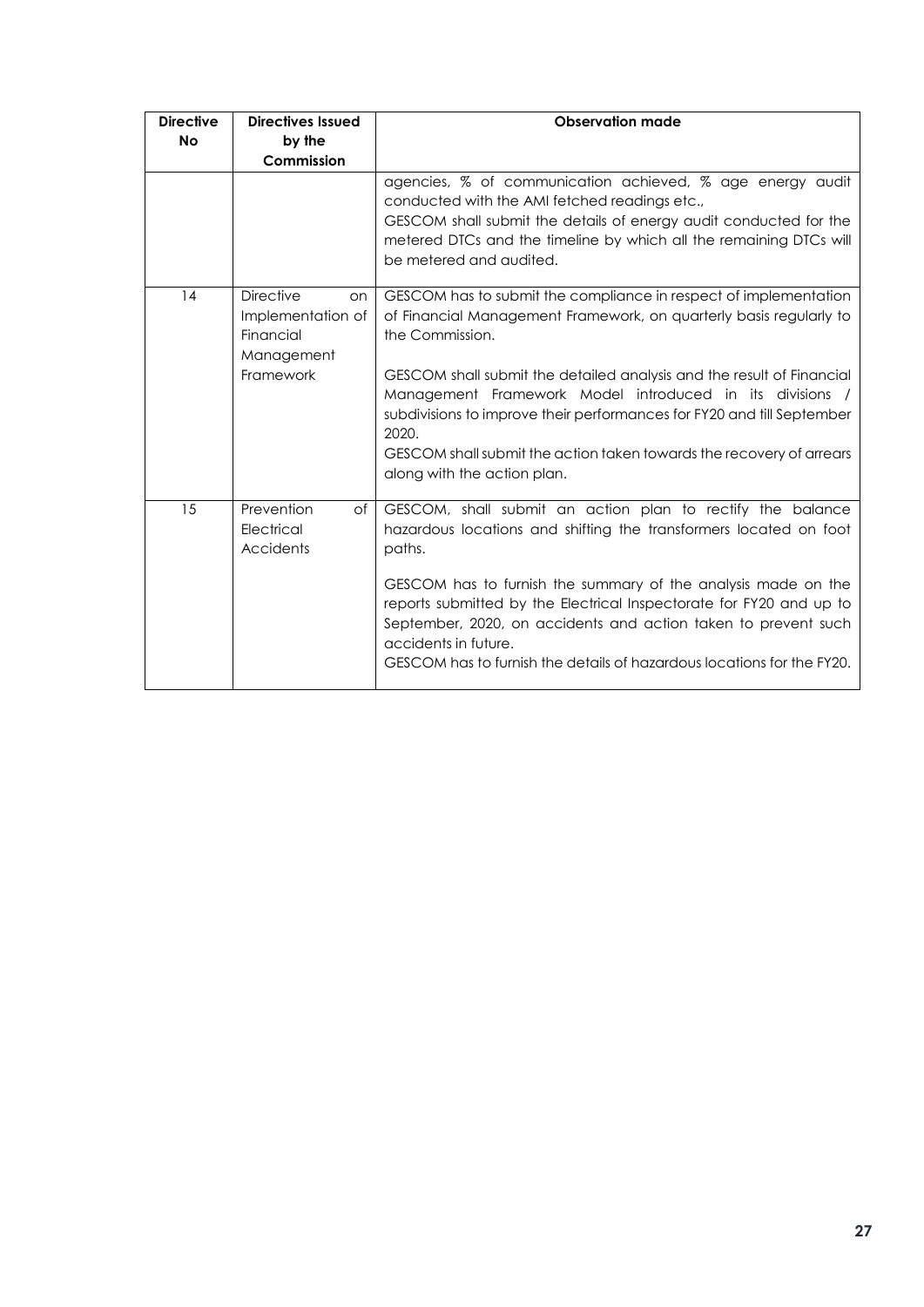#### **Annexure-1**

SL. NO. Total energy utilized Total Energy unutilized Energy sold to consumers (in MU) Energy sold to consumers (in MU) Plant name and capacity (in MW) Energy unutilized due to backing Plant name and capacity (in MW) Energy unutilized due to backing Total Energy Available (in MU) Total Energy Available (in MU) Capacity Charges paid for the Capacity Charges paid for the down and reserve shutdown<br>(in MU) Total energy utilized (in MU) Total Per Unit Cost (Rs/Unit) down and reserve shutdown Total Per Unit Cost (Rs/Unit) Total energy utilized (in MU) Variable Charges (Rs/Unit) Capacity Charges (Rs/Unit) Energy sold though power Energy sold though power Capacity Charges (Rs/Unit) Variable Charges (Rs/Unit) Energy utilized under UI<br>mechanism (in MU) Energy utilized under UI exchanges and tender exchanges and tender mechanism (in MU) unutilized energy<br>(Rs in Crores) unutilized energy (Rs in Crores) (in MU) 1 |2 |3 |4 |5 |6 |7 |8 |9 |10=7+8+9 |11=6-10 |12

Plant wise details considering the merit order dispatch:

#### **Annexure-2: physical and financial progress, in respect of the schemes taken up by**

#### **GESCOM for FY20**

| SI.<br>No. | Name of the<br>Scheme | of works<br>Total No. | of Scheme<br>Cores)<br>(Rs in<br>Cost<br>Total | Funding mechanism for<br>scheme<br>the | Scheme<br>Objectives of the | scheme<br>$\tilde{\varphi}$<br>date<br>completion of the<br>Scheduled | completed till<br>$FY20*$<br>of works<br>$\frac{\dot{\mathrm{o}}}{\mathrm{Z}}$ | with<br>achieved<br>figures<br>Objectives | Total expenditure till FY20* | of works to<br>be completed**<br>Balance no. | $\overleftarrow{\mathsf{C}}$<br>balance<br>expenditure<br>works**<br>$\rm \breve{o}$<br>completion<br>Expected | of balance<br>$\rm 5$<br>Expected date<br>works<br>completion | Ratio<br>Benefit<br>$\overline{c}$<br><b>b</b><br>Ö |
|------------|-----------------------|-----------------------|------------------------------------------------|----------------------------------------|-----------------------------|-----------------------------------------------------------------------|--------------------------------------------------------------------------------|-------------------------------------------|------------------------------|----------------------------------------------|----------------------------------------------------------------------------------------------------------------|---------------------------------------------------------------|-----------------------------------------------------|
|            | <b>DDUGJY</b>         |                       |                                                |                                        |                             |                                                                       |                                                                                |                                           |                              |                                              |                                                                                                                |                                                               |                                                     |
| 2          | <b>IPDS</b>           |                       |                                                |                                        |                             |                                                                       |                                                                                |                                           |                              |                                              |                                                                                                                |                                                               |                                                     |
| 3          | Model Village         |                       |                                                |                                        |                             |                                                                       |                                                                                |                                           |                              |                                              |                                                                                                                |                                                               |                                                     |
| 4          | Special               |                       |                                                |                                        |                             |                                                                       |                                                                                |                                           |                              |                                              |                                                                                                                |                                                               |                                                     |
|            | Development           |                       |                                                |                                        |                             |                                                                       |                                                                                |                                           |                              |                                              |                                                                                                                |                                                               |                                                     |
|            | Programme             |                       |                                                |                                        |                             |                                                                       |                                                                                |                                           |                              |                                              |                                                                                                                |                                                               |                                                     |
| 5          | Soubhagya Scheme      |                       |                                                |                                        |                             |                                                                       |                                                                                |                                           |                              |                                              |                                                                                                                |                                                               |                                                     |
| 6          | Any other schemes     |                       |                                                |                                        |                             |                                                                       |                                                                                |                                           |                              |                                              |                                                                                                                |                                                               |                                                     |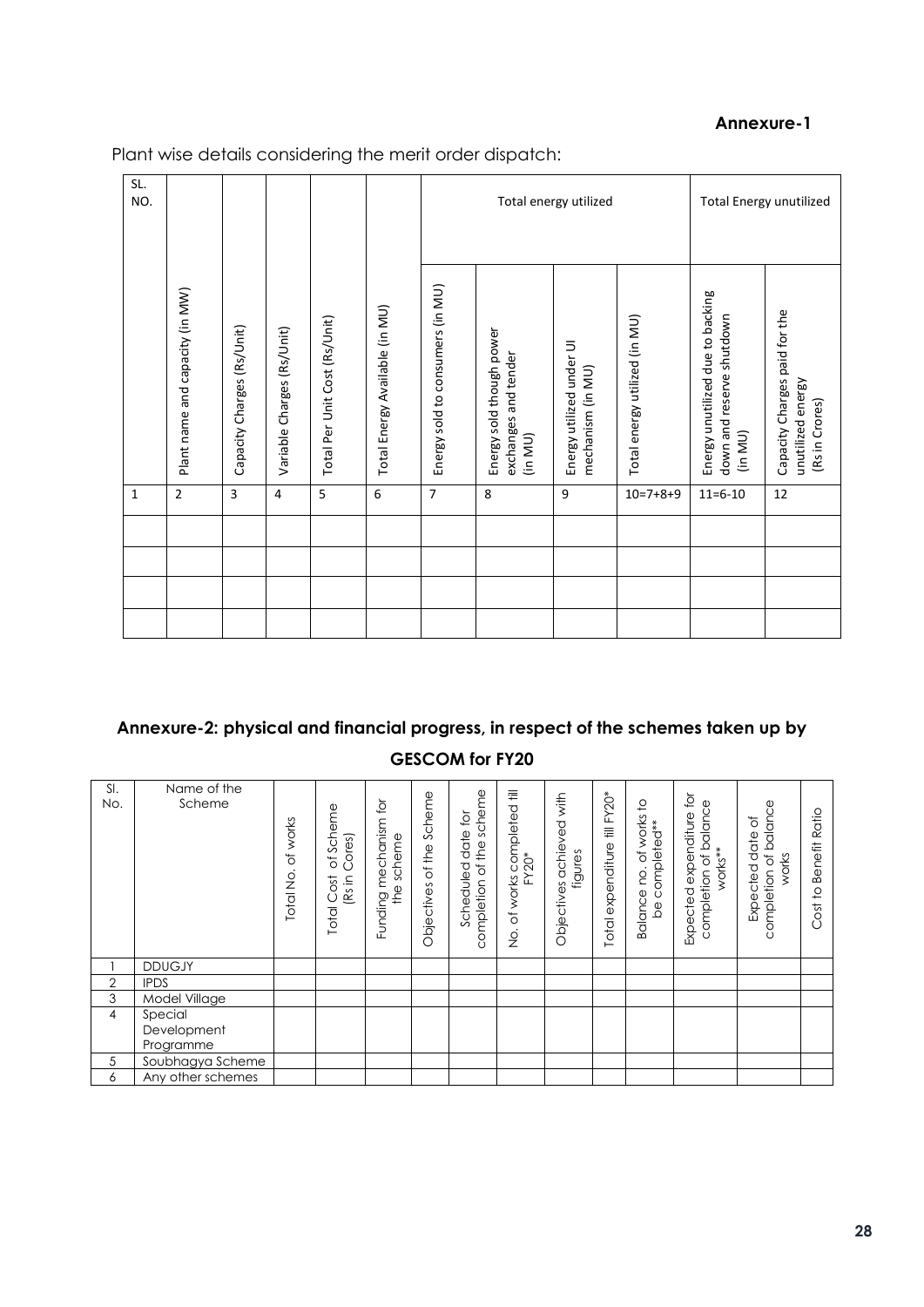# **\*Annexure-3: Year wise break up of no. of works completed and corresponding expenditure incurred from the first year of inception of the scheme to till FY20**

| SI.            | Name of the                         | 1st year                               |                                                |                                                             | 2 <sup>nd</sup> year              | .                                                              |                                                                                                                                                   |                                    |                                   |
|----------------|-------------------------------------|----------------------------------------|------------------------------------------------|-------------------------------------------------------------|-----------------------------------|----------------------------------------------------------------|---------------------------------------------------------------------------------------------------------------------------------------------------|------------------------------------|-----------------------------------|
| No.            | Scheme                              | completed<br>of works<br>$\frac{1}{2}$ | Expenditure incurred (Rs<br>5<br>$\mathbf{a}.$ | of works completed<br>$\frac{\dot{\mathrm{o}}}{\mathrm{Z}}$ | Expenditure incurred (Rs<br>in Cr | completed<br>of works<br>$\frac{\dot{\mathrm{o}}}{\mathrm{Z}}$ | $(\mathsf{R}\mathsf{S}% _{\mathsf{M}}^{\mathsf{M}}(\mathsf{R}\mathsf{S})\mathsf{S})\subset\mathsf{R}$<br>Expenditure incurred<br>5<br>$\bar{=}$ . | Total no. of<br>works<br>completed | Total<br>expenditure<br>till FY20 |
|                | <b>DDUGJY</b>                       |                                        |                                                |                                                             |                                   |                                                                |                                                                                                                                                   |                                    |                                   |
| $\mathbf{2}$   | <b>IPDS</b>                         |                                        |                                                |                                                             |                                   |                                                                |                                                                                                                                                   |                                    |                                   |
| $\mathfrak{Z}$ | Model Village                       |                                        |                                                |                                                             |                                   |                                                                |                                                                                                                                                   |                                    |                                   |
| $\overline{4}$ | Special<br>Development<br>Programme |                                        |                                                |                                                             |                                   |                                                                |                                                                                                                                                   |                                    |                                   |
| 5              | Soubhagya<br>Scheme                 |                                        |                                                |                                                             |                                   |                                                                |                                                                                                                                                   |                                    |                                   |
| 6              | Any other<br>schemes                |                                        |                                                |                                                             |                                   |                                                                |                                                                                                                                                   |                                    |                                   |

# **\*\*Annexure-4: Year wise break up of no. of balance works that will complete and corresponding expenditure for completion of balance works of the scheme from FY21 onwards**

| SI.            | Name of the                         | <b>FY21</b>                             |                        |                                         | <b>FY22</b>               |                                         | <b>FY23</b>               |                                                            |                           |                                                  |                                                    |
|----------------|-------------------------------------|-----------------------------------------|------------------------|-----------------------------------------|---------------------------|-----------------------------------------|---------------------------|------------------------------------------------------------|---------------------------|--------------------------------------------------|----------------------------------------------------|
| No.            | Scheme                              | Balance no. of works to be<br>completed | Expenditure (Rs in Cr) | Balance no. of works to be<br>completed | Expenditure<br>(Rs in Cr) | Balance no. of works to be<br>completed | Expenditure<br>(Rs in Cr) | $\frac{1}{\alpha}$<br>Balance no. of works to<br>completed | Expenditure<br>(Rs in Cr) | works to be<br>completed<br>Total no. of balance | expenditure<br>Total of the expected<br>(Rs in Cr) |
| 1              | <b>DDUGJY</b>                       |                                         |                        |                                         |                           |                                         |                           |                                                            |                           |                                                  |                                                    |
| $\mathbf{2}$   | <b>IPDS</b>                         |                                         |                        |                                         |                           |                                         |                           |                                                            |                           |                                                  |                                                    |
| 3              | Model Village                       |                                         |                        |                                         |                           |                                         |                           |                                                            |                           |                                                  |                                                    |
| $\overline{4}$ | Special<br>Development<br>Programme |                                         |                        |                                         |                           |                                         |                           |                                                            |                           |                                                  |                                                    |
| 5              | Soubhagya Scheme                    |                                         |                        |                                         |                           |                                         |                           |                                                            |                           |                                                  |                                                    |
| 6              | Any other schemes                   |                                         |                        |                                         |                           |                                         |                           |                                                            |                           |                                                  |                                                    |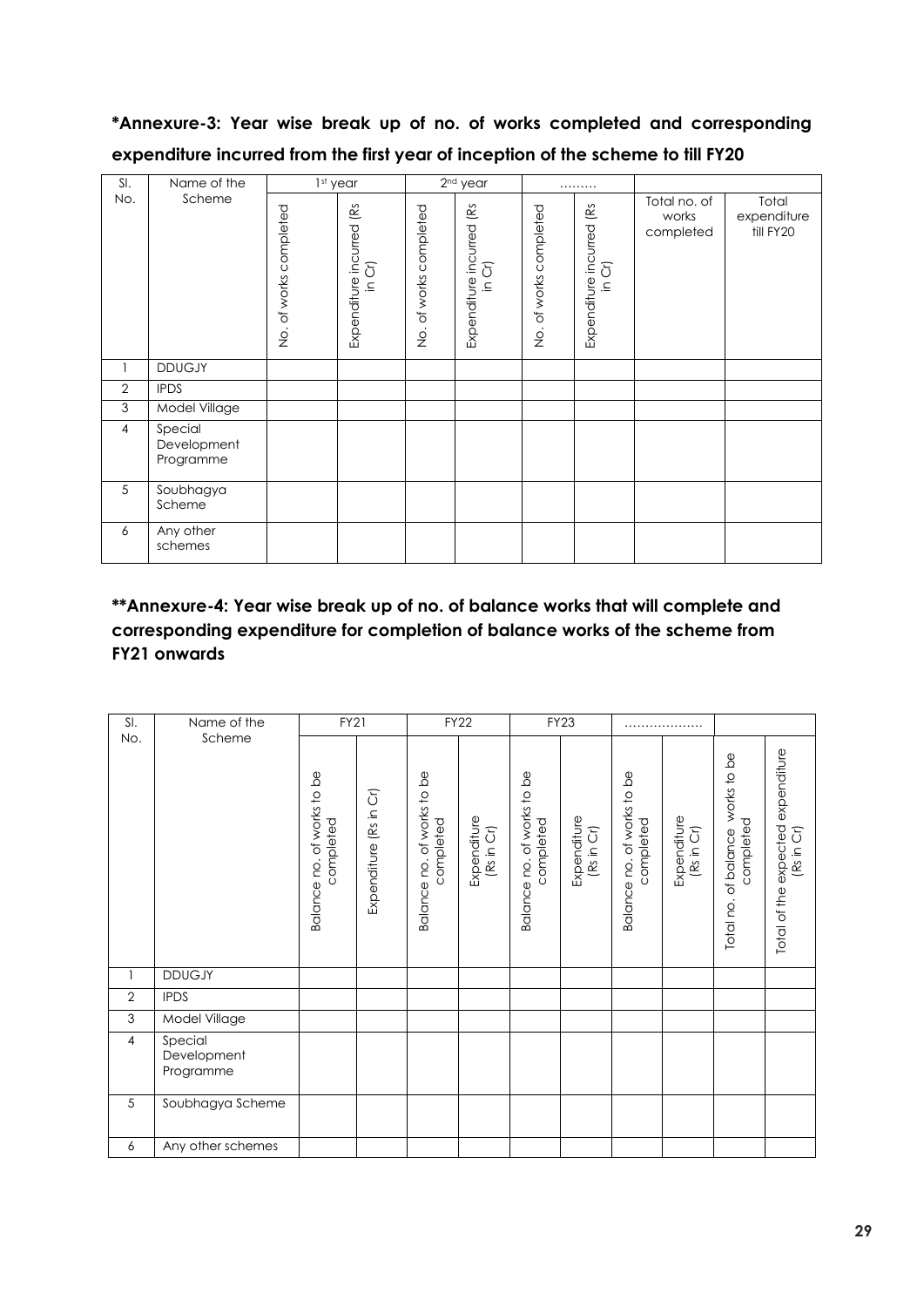| SI. No.                  | Heads of works                                                                                                      | expenditure<br>in Rs.Crores<br>submitted<br>as per tariff<br>filing 2020 | Total<br>Number<br>of<br>works | Expenditure<br>pertains to<br>spill over<br>works in Rs.<br>Crores | Number<br>of Spill<br>over<br>works | Expenditure<br>pertains to<br>Fresh/New<br>works in Rs.<br>Crores | Number<br><b>of</b><br>Fresh/New<br>works |
|--------------------------|---------------------------------------------------------------------------------------------------------------------|--------------------------------------------------------------------------|--------------------------------|--------------------------------------------------------------------|-------------------------------------|-------------------------------------------------------------------|-------------------------------------------|
| 1                        | GKS-SC                                                                                                              |                                                                          |                                |                                                                    |                                     |                                                                   |                                           |
| $\overline{2}$           | GKS-ST                                                                                                              |                                                                          |                                |                                                                    |                                     |                                                                   |                                           |
|                          |                                                                                                                     |                                                                          |                                |                                                                    |                                     |                                                                   |                                           |
| $\mathfrak{S}$           | GKS-BC                                                                                                              |                                                                          |                                |                                                                    |                                     |                                                                   |                                           |
| $\overline{\mathcal{A}}$ | GKS-Min                                                                                                             |                                                                          |                                |                                                                    |                                     |                                                                   |                                           |
| 5                        | GKS-Vishwa karma                                                                                                    |                                                                          |                                |                                                                    |                                     |                                                                   |                                           |
|                          | <b>Total GKS</b>                                                                                                    |                                                                          |                                |                                                                    |                                     |                                                                   |                                           |
| $\boldsymbol{6}$         | Water Works.                                                                                                        |                                                                          |                                |                                                                    |                                     |                                                                   |                                           |
| $\boldsymbol{7}$         | 25 kVA Additional<br>DTCs.                                                                                          |                                                                          |                                |                                                                    |                                     |                                                                   |                                           |
| 8                        | 63 kVA Additional<br>DTCs.                                                                                          |                                                                          |                                |                                                                    |                                     |                                                                   |                                           |
| 9                        | 100 kVA Additional<br>DTCs.                                                                                         |                                                                          |                                |                                                                    |                                     |                                                                   |                                           |
| 10                       | 250KVA Additional<br>DTCs.                                                                                          |                                                                          |                                |                                                                    |                                     |                                                                   |                                           |
|                          | <b>Total Additional DTCs.</b>                                                                                       |                                                                          |                                |                                                                    |                                     |                                                                   |                                           |
|                          | 25kVA to 63kVA DTC                                                                                                  |                                                                          |                                |                                                                    |                                     |                                                                   |                                           |
| 11                       | Enhancement.                                                                                                        |                                                                          |                                |                                                                    |                                     |                                                                   |                                           |
| 12                       | 63kVA to 100kVA DTC<br>Enhancement.                                                                                 |                                                                          |                                |                                                                    |                                     |                                                                   |                                           |
| 13                       | 100KVA to 250KVA<br>DTC Enhancement.                                                                                |                                                                          |                                |                                                                    |                                     |                                                                   |                                           |
|                          | <b>Total DTC</b><br><b>Enhancement</b>                                                                              |                                                                          |                                |                                                                    |                                     |                                                                   |                                           |
| 14                       | Shifting of existing DTC<br>to load center.                                                                         |                                                                          |                                |                                                                    |                                     |                                                                   |                                           |
| 15                       | LT Line Conversion of 1<br>Ph 2 wire or 1 Ph 3 wire<br>to 3Ph 5 Wire<br>(Including providing<br>ABC, UG cable etc.) |                                                                          |                                |                                                                    |                                     |                                                                   |                                           |
| 16                       | Providing SMC Box to<br>DTCs.                                                                                       |                                                                          |                                |                                                                    |                                     |                                                                   |                                           |
| 17                       | Replacement of<br>Damaged poles                                                                                     |                                                                          |                                |                                                                    |                                     |                                                                   |                                           |
| 18                       | Energization of IP Sets<br>under General<br>category                                                                |                                                                          |                                |                                                                    |                                     |                                                                   |                                           |
| 19                       | <b>Energization of IP Sets</b><br>under General<br>category (Shigrra<br>Samparka Yojane)                            |                                                                          |                                |                                                                    |                                     |                                                                   |                                           |
| 20                       | <b>Service Connection</b><br>works other than<br>IP/BJ/KJ/Water works.                                              |                                                                          |                                |                                                                    |                                     |                                                                   |                                           |
| 21                       | Sub Stations.                                                                                                       |                                                                          |                                |                                                                    |                                     |                                                                   |                                           |
| 22                       | <b>Stations Augmentation</b>                                                                                        |                                                                          |                                |                                                                    |                                     |                                                                   |                                           |
| 23                       | Providing 33kV new<br>link Lines for bifurcation                                                                    |                                                                          |                                |                                                                    |                                     |                                                                   |                                           |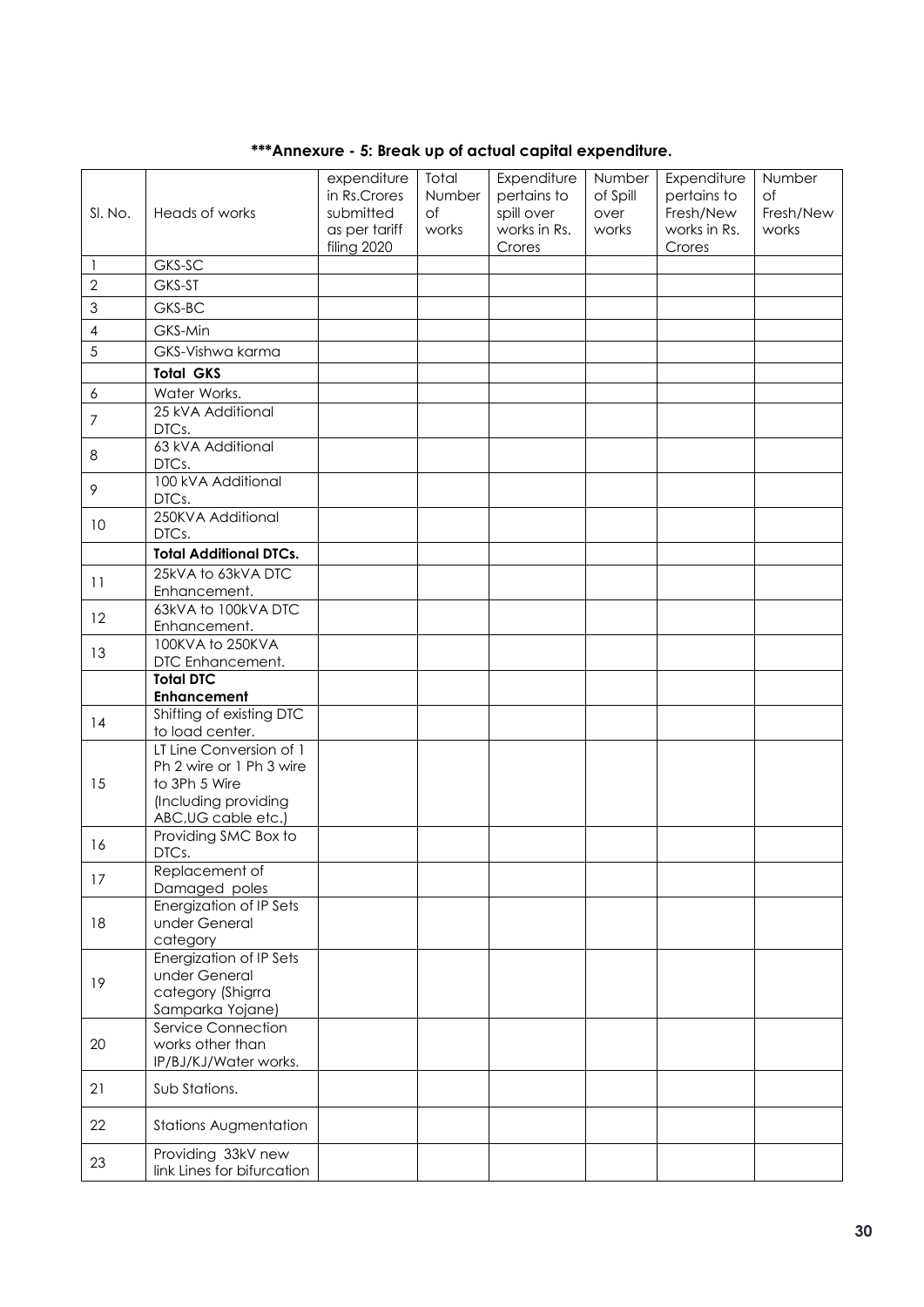|    | load and Express<br>Feeder                                                                                                                  |  |  |  |
|----|---------------------------------------------------------------------------------------------------------------------------------------------|--|--|--|
| 24 | Providing 11kV new<br>link Lines for bifurcation<br>load and Express<br>Feeder                                                              |  |  |  |
| 25 | Nirantara Jyoti Yojana                                                                                                                      |  |  |  |
| 26 | RAPDRP Part-A                                                                                                                               |  |  |  |
| 27 | RAPDRP Part-B                                                                                                                               |  |  |  |
| 28 | Un Authorized IP Sets                                                                                                                       |  |  |  |
| 29 | Providing meters to IP<br>Sets above 10 HP                                                                                                  |  |  |  |
| 30 | Providing meters to<br>BJ/KJ                                                                                                                |  |  |  |
| 31 | Providing meters to<br>Street Lights and Water<br>Supply.                                                                                   |  |  |  |
| 32 | Replacement of Faulty<br>/ MNR energy meters<br>other than BJ/KJ/<br>Street Light.                                                          |  |  |  |
| 33 | Replacement of EM<br>meters by Static<br>meters                                                                                             |  |  |  |
| 34 | DTC Metering of<br><b>RAPDRP</b>                                                                                                            |  |  |  |
| 35 | DTC Metering of non<br><b>RAPDRP</b>                                                                                                        |  |  |  |
| 36 | Replacement of 33kV<br>Line Rabbit Conductor<br>by Coyote Conductor                                                                         |  |  |  |
| 37 | 11kV Re-<br>Conductoring                                                                                                                    |  |  |  |
| 38 | LT Re-Conductoring                                                                                                                          |  |  |  |
| 39 | IT Initiatives,<br>Automation and Call<br>Centers                                                                                           |  |  |  |
| 40 | Establishing ALDC &<br>SCADA                                                                                                                |  |  |  |
| 41 | Distribution<br>Automation System<br>(DAS)                                                                                                  |  |  |  |
| 42 | <b>DSM</b>                                                                                                                                  |  |  |  |
| 43 | Replacement of failed<br>Distribution<br>Transformers by New<br>Transformer by<br>Scraping failed<br>Transformer which is<br>beyond Repair. |  |  |  |
| 44 | Replacement of<br><b>Power Transformers</b>                                                                                                 |  |  |  |
| 45 | Replacement of Old<br>and failed equipment                                                                                                  |  |  |  |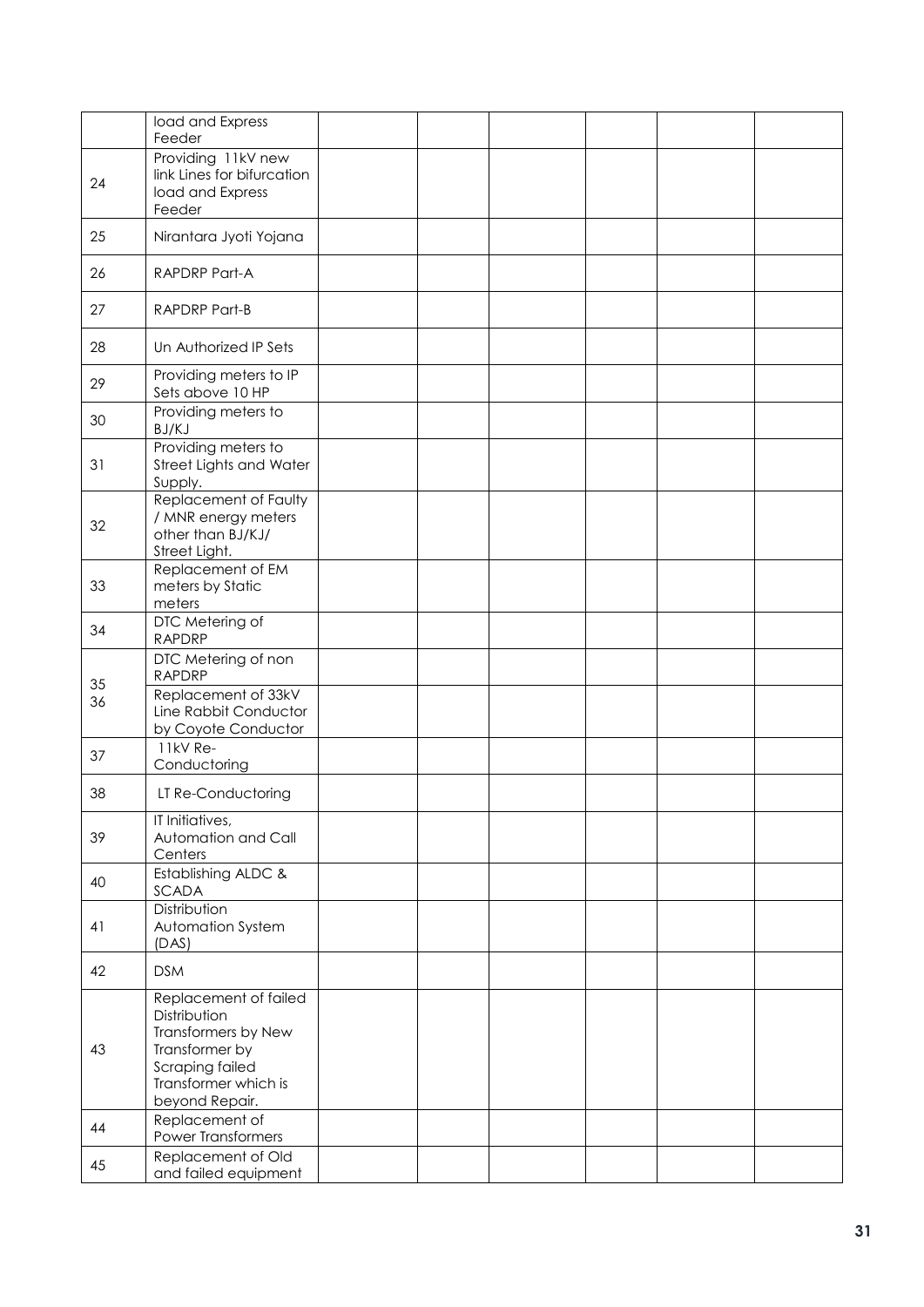|              | and other works of<br>existing 33kV Stations &<br>Lines.                                                                                                                                                |  |  |  |
|--------------|---------------------------------------------------------------------------------------------------------------------------------------------------------------------------------------------------------|--|--|--|
| 46           | Preventive measures<br>to reduce the<br>accidents (Providing<br>intermediate poles,<br>Re-stringing of sagging<br>lines, providing guy<br>and stud, guarding,<br>shifting of lines, fencing<br>of DTCs) |  |  |  |
| 47           | <b>Safety Materials</b>                                                                                                                                                                                 |  |  |  |
| 48           | Civil works                                                                                                                                                                                             |  |  |  |
| 49           | SCP/TSP                                                                                                                                                                                                 |  |  |  |
| 50           | SDP works                                                                                                                                                                                               |  |  |  |
| 51           | <b>DDUGJY</b>                                                                                                                                                                                           |  |  |  |
| 52           | <b>IPDS</b>                                                                                                                                                                                             |  |  |  |
| 53           | HT Conductor by 11KV<br><b>AB Cable</b>                                                                                                                                                                 |  |  |  |
| 54           | T&P Materials i)<br>Furniture                                                                                                                                                                           |  |  |  |
| 55           | Computer and Printers<br>(T & P materials)                                                                                                                                                              |  |  |  |
| 56           | Shifting of meter from I<br>to O                                                                                                                                                                        |  |  |  |
| 57           | <b>Creation of Electrical</b><br>Infrastructures for<br>conversion of Existing<br>various villages to<br>Model villages                                                                                 |  |  |  |
| 58           | SOUBHAGYA Scheme                                                                                                                                                                                        |  |  |  |
| 59           | CWIP-Capital<br>Expenditure booked<br>for restoration of<br>infrastructure in flood<br>affected areas.                                                                                                  |  |  |  |
| 60           | Solar Roof Top of<br>existing GESCOM<br>buildings and<br>substations under 13th<br>Finance Commission.                                                                                                  |  |  |  |
| <b>TOTAL</b> |                                                                                                                                                                                                         |  |  |  |